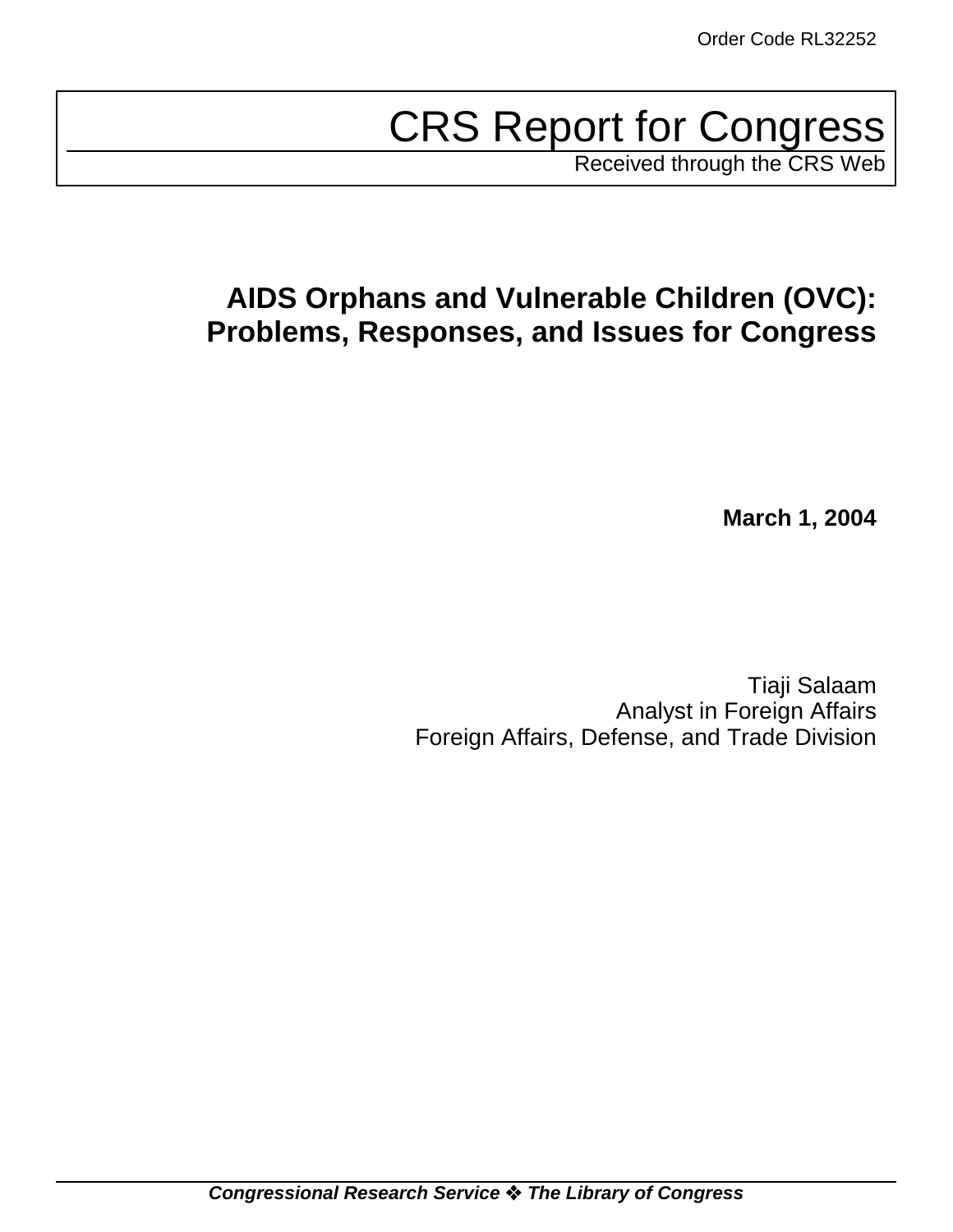## AIDS Orphans and Vulnerable Children (OVC): Problems, Responses, and Issues for Congress

## **Summary**

Since HIV/AIDS was discovered in 1981, more than 20 million people have lost their lives to the virus. Over 40 million are currently living with HIV/AIDS, including nearly 3 million children under the age of 15. Ninety-five percent of those living with the virus reside in developing countries. In Africa, more than 7,000 young people are infected every day, 2,000 of whom are under the age of 15. The U.S. Agency for International Development (USAID), the United Nations Children's Fund (UNICEF), and the Joint United Nations Program on HIV/AIDS (UNAIDS) have estimated that at the end of 2001, 13.4 million children under the age of 15 had lost one or both parents to AIDS, with the majority  $(82%)$  in sub-Saharan Africa.<sup>1</sup> Two million children lost their parents due to AIDS in 2000, orphaning a child every 14 seconds that year. By 2010, it is expected that more than 25 million children will be orphaned by this deadly virus. Due to the 10-year time lag between HIV-infection and death, officials predict that orphan populations will continue to rise for a similar period, even after the HIV rate begins to decline. Experts say only massive spending to prolong the lives of parents could be expected to change this trend.

The impact of HIV/AIDS on children is just beginning to be explored. Not only are children orphaned by AIDS affected by the virus, but those who live in homes that have taken in orphans, children with little education and resources, and those living in areas with high HIV rates are also impacted. Children who have been orphaned by AIDS may be forced to leave school, engage in labor or prostitution, suffer from depression and anger, or engage in risky behavior like survival sex, making them vulnerable contracting HIV. Also, children who live in homes that take in orphans may see a decline in the quantity and quality of food, education, love, nurturing, and may be stigmatized. Impoverished children living in households with one or more ill parent are also affected, as an increasing amount of money is spent on health care, which frequently leads to the depletion of savings and other resources reserved for education, food, and other purposes.

The plight of children affected by HIV/AIDS has gained greater congressional attention, particularly through P.L. 108-25, which authorizes 10% of HIV/AIDS funds to be used for children orphaned or made vulnerable by the virus. As the U.S. increases its funding for HIV/AIDS initiatives, many are calling for it to streamline its activities. Some are calling for a senior position in the AIDS Coordinator office, to ensure that programs that affect this vulnerable population complement each other and conserve spending. Still others want the scope to be broadened, arguing that those who are orphaned from other causes are just as vulnerable as children orphaned by HIV/AIDS. This report explores some of the challenges facing children affected by HIV/AIDS and governments with large populations of those children, reviews U.S. and international efforts to address the needs of children affected by HIV/AIDS, and outlines some key issues that may be considered by Congress. This report will be updated.

<sup>&</sup>lt;sup>1</sup> Previous studies have only counted those under 15 years when counting children orphaned by AIDS. However, a survey to be conducted in 2004 will include children up to 18 years.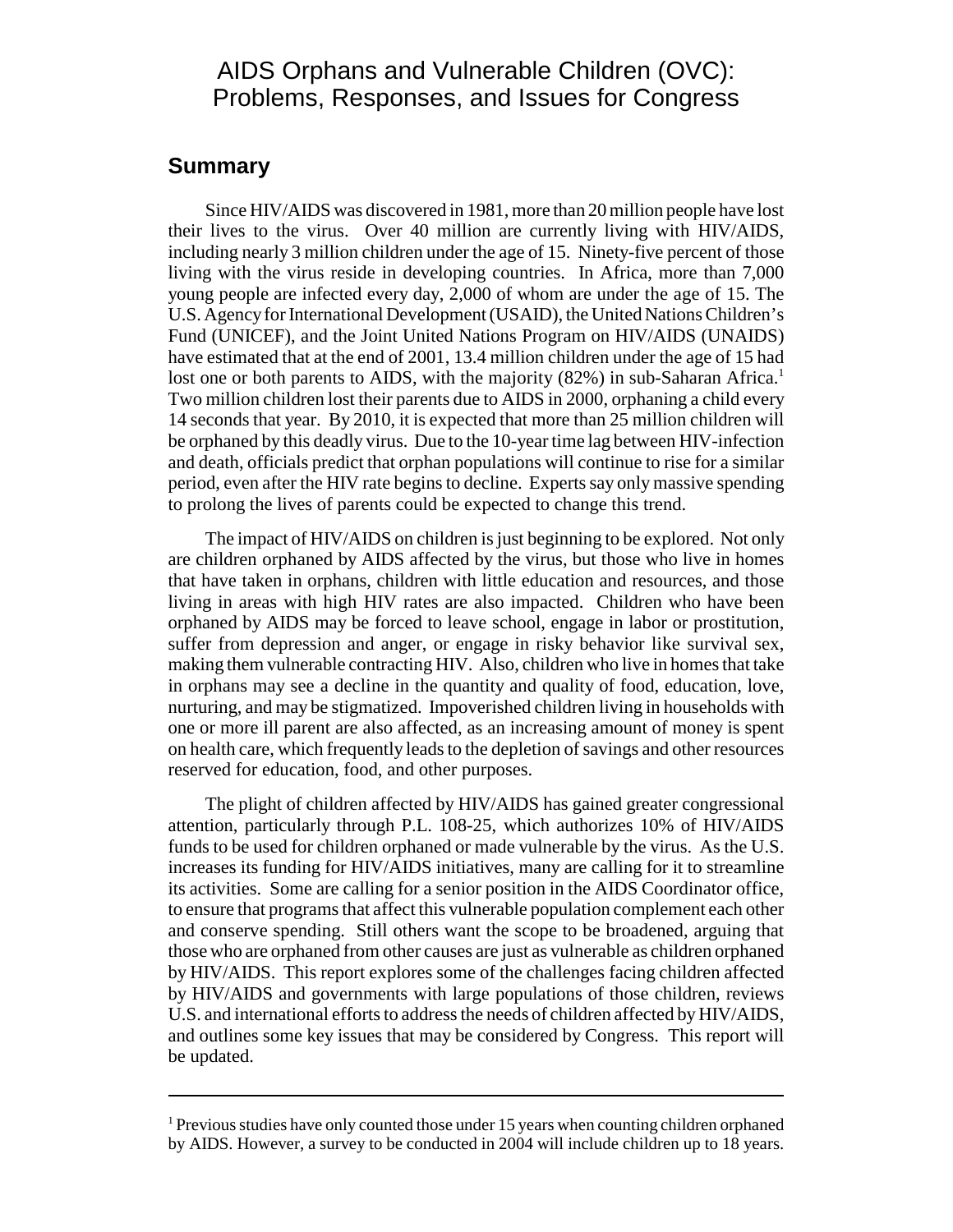## **Contents**

| Orphans and Other Children Made Vulnerable by HIV/AIDS: Challenges for |
|------------------------------------------------------------------------|
|                                                                        |
|                                                                        |
|                                                                        |
|                                                                        |
|                                                                        |
|                                                                        |
|                                                                        |
|                                                                        |
|                                                                        |
|                                                                        |
|                                                                        |
|                                                                        |
|                                                                        |
|                                                                        |
|                                                                        |
| The Global Fund to Fight AIDS, Tuberculosis, and Malaria 20            |
|                                                                        |
|                                                                        |
|                                                                        |
|                                                                        |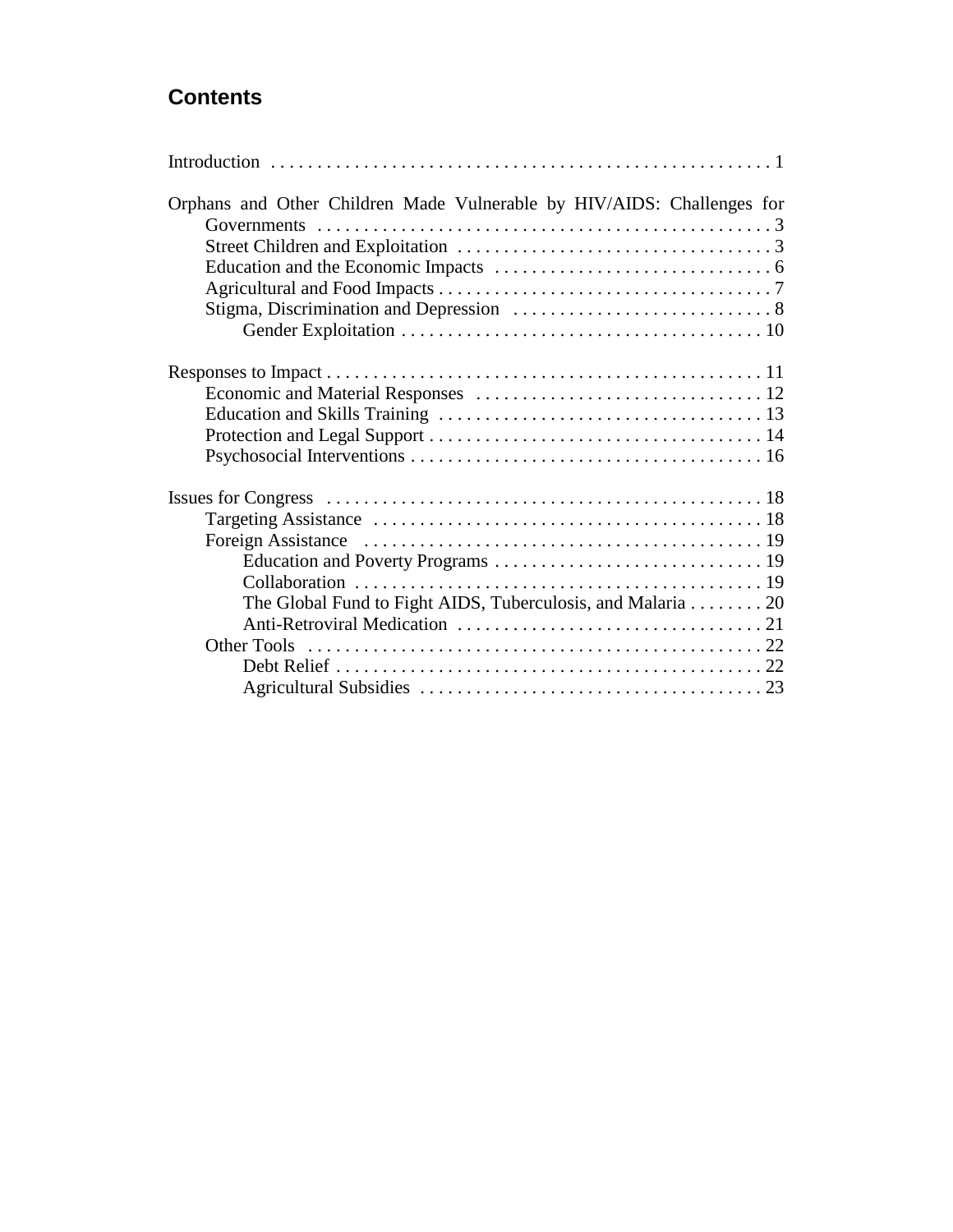## AIDS Orphans and Vulnerable Children (OVC): Problems, Responses and Issues for **Congress**

## **Introduction**

Since HIV/AIDS was discovered in 1981, more than 20 million people have lost their lives to the virus. Over 40 million people are currently living with HIV/AIDS, including nearly 3 million children under the age of 15. Ninety-five percent of those living with HIV/AIDS reside in developing countries. It is reported that in Africa alone, more than 7,000 children and young people are infected every day, 2,000 of those are under the age of  $15<sup>2</sup>$ 

A joint study conducted by the U.S. Agency for International Development (USAID), the United Nations Children's Fund (UNICEF), and the Joint United Nations Program on HIV/AIDS (UNAIDS) found that at the end of 2001, 13.4 million children under the age of 15 had lost one or both parents to  $\text{AIDS}^3$ , with four out of five of them found in sub-Saharan Africa. Two million of those lost their parents due to AIDS in 2000 alone, making a child an orphan every 14 seconds that year.<sup>4</sup> By 2010, it is expected that more than 25 million children will be orphaned by this deadly virus.<sup>5</sup> Due to the 10-year time lag between HIV infection and death, experts predict that without the availability of anti-retroviral medications orphan populations will continue to grow for at least two decades after a country has reached its peak HIV infection rate. In Uganda, for example, although the epidemic has been on a steady decline, from 14% in the late 1980s to 5% in 2001, the number of orphans under the age of 15 continued to climb for 10 years after the country's infection rate peaked. Experts report that the number of orphans is only now expected to decline in the country, from 14.6% of Ugandan children in 2001 to a projected 9.6% in 2010.<sup>6</sup> Thailand, long hailed for having significantly reduced its HIV/AIDS rate, is still witnessing an increase in children orphaned by AIDS. In 1995, there were 63,000 children who had lost their parents to AIDS. In 2001, the

<sup>6</sup> UNAIDS, Accelerating Action against AIDS in Africa. p.24. [http://www.unaids.org]

 $2^2$  Article found on Factiva website, citing Nyasato, Robert and Samuel Otieno,"HIV/AIDS: Over 1,600 Minors Die Daily." Africa News Service, May 13, 2002.

<sup>&</sup>lt;sup>3</sup> When the United Nations conducted a survey on children orphaned by HIV/AIDS, it only considered those who were below 15 years.

<sup>4</sup> World Bank, "Early Childhood Development and HIV/AIDS." World Bank website, October 6, 2003. [http://www.worldbank.org ]

<sup>5</sup> USAID, UNICEF, and UNAIDS, *Children on the Brink 2002: A Joint Report on Orphan Estimates and Program Strategies.* p.3. [http://www.dec.org/pdf\_docs/PNACP860.pdf]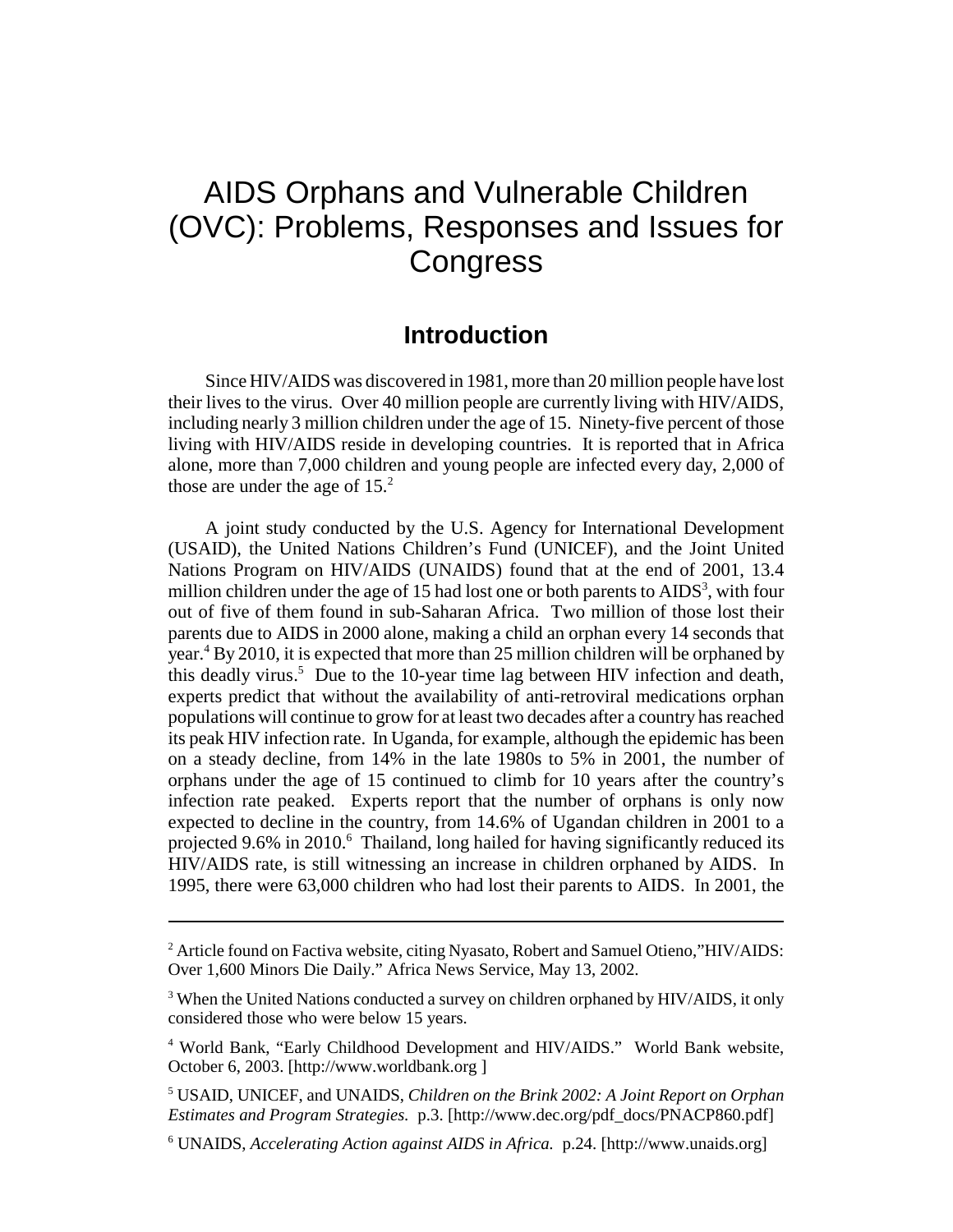number increased to 289,000, and in 2005, an estimated 380,000 are expected to lose their parents to AIDS.<sup>7</sup>

The term "AIDS orphans" is used in the title of this report to facilitate recognition of the issue. However, those that serve children affected by HIV/AIDS caution against the use of this term, because they believe it further stigmatizes the children. Consequently, orphans and vulnerable children, children affected by AIDS, and AIDS-affected children will be used to refer to "AIDS orphans".<sup>8</sup>

The growing population of children orphaned by HIV/AIDS is a concern, because had it not been for HIV/AIDS, the global percentage of orphans would be declining instead of increasing. In 2001, 34 million children (12% of all African children) were orphaned in sub-Saharan Africa, 11 million (32% of all African orphans) of those were due to AIDS. Although Asia had a lower number of children orphaned by AIDS in 2001, 1.8 million (2.8% of all orphans), it had a much larger overall orphan population than sub-Saharan Africa, with 65 million orphans. Some have expressed concern that Asia's relatively large population hides its significant population with HIV/AIDS. For example, although India has a seroprevalence<sup>9</sup> rate of less than 1%, nearly 4 million people were living with HIV/AIDS in 2001. This is almost half as many people who had the virus in South Africa (nearly 9 million), which had a seroprevalence rate of  $20\%$  in  $2001$ .<sup>10</sup>

Children living in high seroprevalence areas may see a decline in access to education or in the quality of education. A 2000 study found that an HIV-infected teacher loses approximately six months of professional working time before succumbing to the virus. $11$  This has had a significant impact on heavily-affected countries such as Kenya where teachers are dying faster than they can be trained and replaced. Kenya faces the loss of 6,570 teachers annually due to HIV/AIDS, which translates to 18 teacher deaths per day.<sup>12</sup> In the Central African Republic, almost as many teachers died of AIDS as retired between 1996 and 1998. As a result, nearly two-thirds of the schools have closed due to staff shortages.<sup>13</sup> Heavily affected communities produce lower crop yields due to a reduction in land use (those who are ill with AIDS are often too weak to farm), and a decline in the variety of crops grown. The infrequent use of fertilizers in the fields often results in a decline in soil

<sup>7</sup> Stanmeyer, Anastasia, "AIDS in Asia: Cruel Epidemic Hits Kids Hard." *San Francisco Gate*, December 19, 2002. [http://www.sfgate.com]

<sup>&</sup>lt;sup>8</sup> The issue of terminology is explored further in the Issues for Congress section.

<sup>&</sup>lt;sup>9</sup> Seroprevalence rate means HIV/AIDS rate.

<sup>10</sup> UNAIDS website [http://www.unaids.org]

<sup>&</sup>lt;sup>11</sup> Hepburn, Amy E., "Primary Education in Eastern and Southern Africa: Increasing Access for Orphans and Vulnerable Children in AIDS-affected Areas." Duke University, June 2001, p. 12. [http://http://www.usaid.gov/pop\_health/dcofwvf/reports/hepburn.html].

<sup>12</sup> allAfrica.com, *"A Lesson From AIDS Among Teachers."* October 29, 2001. [http://www.allafrica.com]

<sup>13</sup> UNAIDS, *Fact Sheets - HIV/AIDS and Development.* [http://www.unaids.org] and ILO, *"HIV/AIDS in Africa: The Impact on the World of Work.* [http://www.ilo.org]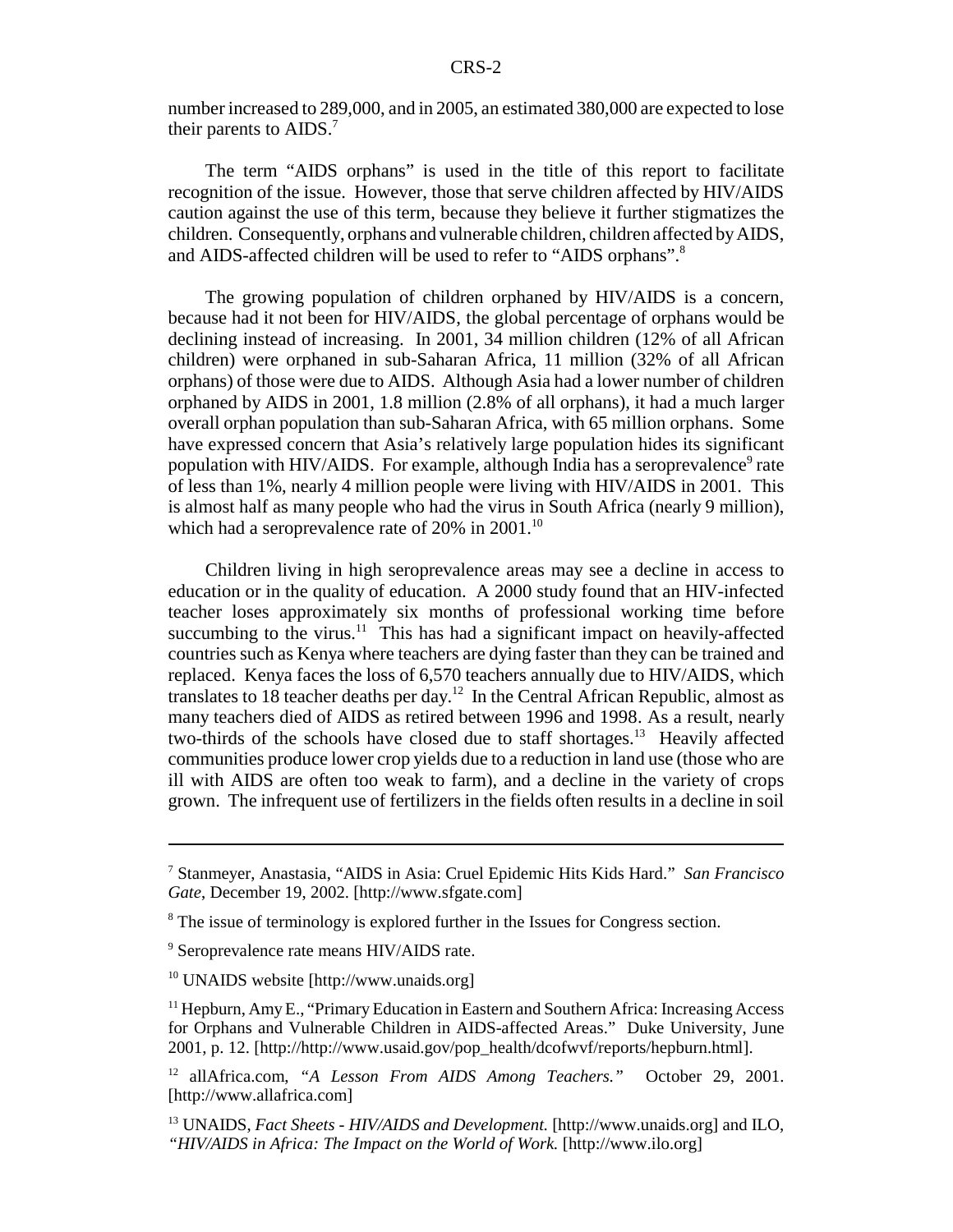fertility, increases in pests and diseases, and a decline of external production outputs, including cash crops.14 As a result, countries significantly impacted by HIV/AIDS have experienced a rise in child mortality and a decline in the gains made in child survival over the past decade. For example, child mortality in Kenya was 205 per 1,000 in 1960, and had fallen to 97 per 1,000 in 1990. However, due to HIV/AIDS the rate increased to 122 per 1,000 in 2001.<sup>15</sup>

The majority of children orphaned or made vulnerable by HIV/AIDS is living with a surviving parent, or within their extended family (often a grandparent). An estimated 5% of children affected by HIV/AIDS worldwide have no support and are living on the street or in residential institutions. Although most children live with a caretaker, they face a number of challenges, including finding money for school fees, food, and clothing. Experts contend that effective responses must strengthen the capacity of families and communities to continue providing care, protect the children, and to assist them meet their needs. There are thousands of localized efforts, many of them initiated by faith-based groups, to address the needs of children made vulnerable by AIDS. Proponents argue that supporting these "grassroots" efforts can be a highly cost-effective response, however additional mechanisms are needed to channel such resources. They further assert that additional resources are needed to expand the limited programs, and to support the children who are on the street or in institutional care.

## **Orphans and Other Children Made Vulnerable by HIV/AIDS: Challenges for Governments**

The continued increase in international HIV rates is proving devastating for governments heavily affected by HIV/AIDS, not only because their most productive populations are being decimated, but also because the future of these countries and their children is at risk. Governments with significant populations of children orphaned and made vulnerable by HIV/AIDS may be faced with a range of issues, including surging street children populations, a rise in child labor, child prostitution and other forms of exploitative work, vulnerability to crime, militias and terrorist organizations, a growing population of uneducated and unskilled laborers; and longterm foreign aid dependence. This section will explore some of these challenges, and the implications that they have on affected countries.

## **Street Children and Exploitation**

As HIV/AIDS rates continue to soar around the world and household poverty deepens, children are increasingly pressured to financially contribute to the household. The streets have become the place where children orphaned and made vulnerable by HIV/AIDS often turn to supplement lost wages, find refuge, and sometimes to find an escape from stigma. While on the street, children can be

<sup>14</sup> Food and Agriculture Organization of the United Nations (FAO) website, *AIDS and Agriculture in sub-Saharan Africa.* June 1996. [http://www.fao.org]

<sup>&</sup>lt;sup>15</sup> UNICEF, "State of the World's Children 2003." Table 1, page 85. [http://www.unicef.org]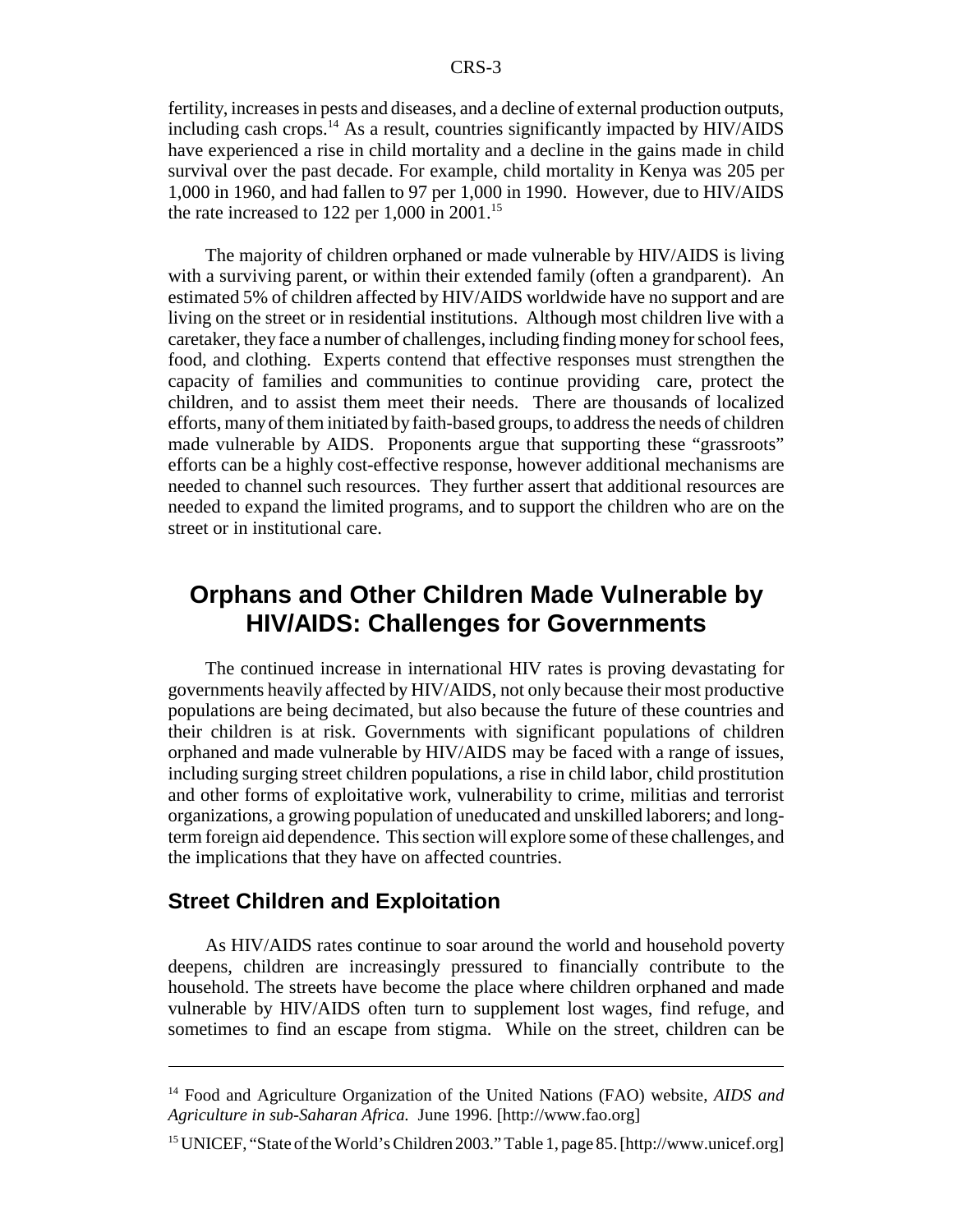exposed to rape, drug abuse, child labor, $16$  including child prostitution, and other forms of exploitation, making them more vulnerable to contracting HIV/AIDS. Children as young as nine years old have been found to be engaged in sex work.<sup>17</sup>

While no one seems to know how many children actually live on the streets worldwide, many reports cite a UNICEF estimate of 100 million.<sup>18</sup> Country reports from a number of heavily affected nations all report a significant increase in the number of children roaming the streets over the past ten years. The city of Blantyre, Malawi, has reportedly seen an 150% increase in the number of children roaming the streets since 2002, with 40 new children coming into the streets each month.<sup>19</sup> Tegucigalpa, the capital of Honduras, has experienced an eightfold increase of street children in the last decade.<sup>20</sup> Kenya has become infamous for its exploding population of street children who are known for committing petty crimes, like stealing cell phones and wallets, mostly because they have no other means of survival. $^{21}$ 

A number of reports emphasizes that the majority of children on the streets has families and homes in which to sleep. However, most children go to the streets for about 12 hours to beg, work, or to seek food, and then return home to sleep. Children as young as 2 years old have been sent out by their parents to beg for food and money.<sup>22</sup> Whether the children live on the streets or spend the majority of their days on the streets, experts are concerned about their vulnerability to terrorist organizations and militias, crime, and HIV infection. A UNICEF worker in Kenya recently asked, "What kind of adults does such an existence produce, if crime and violence become their survival strategies?"<sup>23</sup>

Many analysts have expressed concern that the growing number of orphaned children and those on the streets are increasingly rootless, uneducated, undernurtured and traumatized, making them ripe for recruitment for crime, military warlords and

19 Afrol News, *"More street children as Malawi food crisis deepens."* February 5, 2003. [http://www.afrol.com]

20 Collymore, Yvette, *"Migrant street children on the rise in Central America."* Population Reference Bureau. January-March 2002. [http://www.prb.org/]

21 Was, Emily, *"A Generation Orphaned by AIDS." Washington Post*, August 13, 2003. [http://www.washingtonpost.com]

22 UNICEF, *A Study on Street Children in Zimbabwe*. 2001. [http://www.unicef.org/reseval/evaldb/street%20children.pdf]

<sup>16</sup> For more information on international child labor, see CRS Report RL31767, *Eliminating International Child Labor: U.S. and International Initiatives.*

<sup>17</sup> Human Rights Watch, *In the Shadow of Death: HIV/AIDS and Children's Rights in Kenya.* June 2001. [http://www.hrw.org/reports/world/kenya-pubs.php]

<sup>&</sup>lt;sup>18</sup> Amnesty International Magazine, "Amnesty: On the Streets." Accessed on October 7, 2003. [http://www.amnesty.org.uk/news/mag/]

<sup>23</sup> Jingzhong, Wang, *"AIDS orphan crisis poses grave challenge to Africa."* Downloaded from Nexis.com website, originally printed at Xinhua General News Service, November 28, 2002.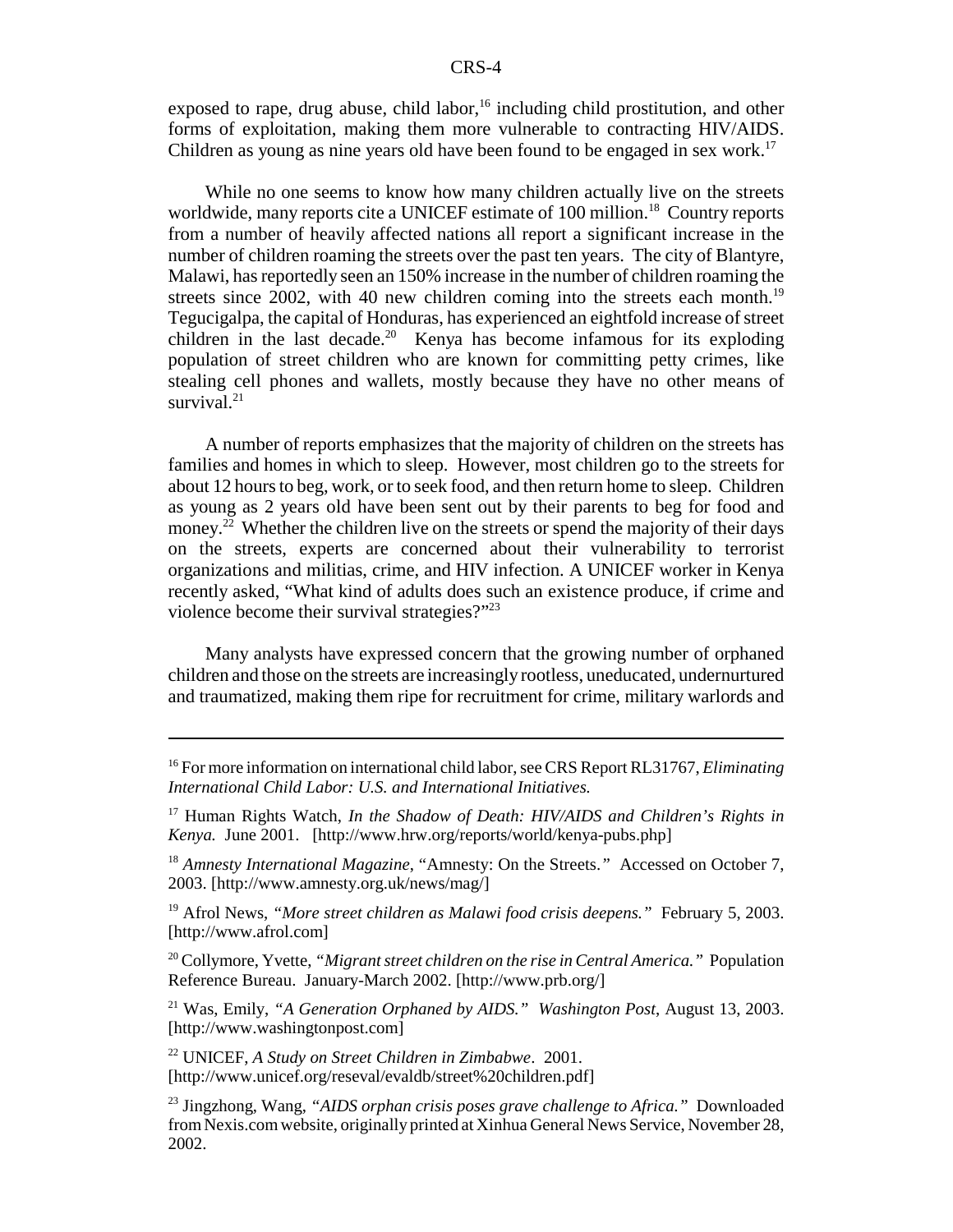terrorists. Children as young as seven years old are among the 300,000 children fighting in wars around the world today. Some are particularly concerned that orphans and other children affected by HIV/AIDS can become easy conscripts for warring factions, as they search for food, shelter, nurturing, and safety. A rebel fighter in Congo reportedly claimed that his militia pays the school fees for the children in his group who are mostly orphans.<sup>24</sup> Children's vulnerability to other forms of exploitation was illustrated in a recent study conducted by the International Labor Organization (ILO). The study found that in Zambia the majority of street children and children involved in sex work were orphans. Another study in Ethiopia found that the majority of child domestic workers were orphans. It was found in Uganda that girls were especially vulnerable to sexual abuse while engaged in domestic work.25 Scott Evertz, Director of the White House Office of AIDS Policy has said that, "More and more AIDS orphans are growing into young adults with little or no adult supervision. Clearly this presents a security risk. We will have whole populations of them in much of the world, ripe for the picking by those individuals who would want to engage the interests of young adolescents. Terrorists would find this an ideal breeding ground."<sup>26</sup>

Although a number of social scientists has raised alarm about the growing number of children orphaned and made vulnerable by HIV/AIDS, others feel that the prediction of rising crime rates and increased political instability is alarmist.<sup>27</sup> Those who oppose the linkage between social breakdown and increased orphanhood cite a lack of evidence and a reliance on anecdotal data. Furthermore, they argue that children have lived among extended family members for some time, particularly in southern Africa where a significant proportion of the population are migrant laborers. Those that believe the family networks are strong and can support and adapt to the growing number of orphans point to a study conducted in Cape Town, South Africa, which found that before AIDS was a factor, at some point in their childhoods 18% of Africans surveyed were reared in households that were headed by neither their mother nor father.<sup>28</sup> The key point that critics underscore is that linking orphanhood to increased crime or insecurity "prematurely labels orphaned children and youth as delinquents and criminals before the necessary contextual research has been carried

<sup>24</sup> Wax, Emily, "Boy Soldiers Toting AK-47s Put at Front of Congo's War." *Washington Post*, June 14, 2003. [http://www.washingtonpost.com]

<sup>&</sup>lt;sup>25</sup> Department of State, "AIDS Orphans Crisis Looms, Action Needed, UNICEF Says." Washington File. November 27, 2002. [http://usinfo.state.gov/]

<sup>&</sup>lt;sup>26</sup> Gibson, William E., "AIDS crisis spurs US into action: Disease damaging world economies, leaders determine." *South Florida Sun-Sentinel*. June 23, 2002.

 $27$  Bray, Rachel, "Predicting the Social Consequences of Orphanhood in South Africa." Centre for Social Science Research (CSSR): Working Paper No. 29, Cape Town, February 2003.

<sup>&</sup>lt;sup>28</sup> Nattrass, Nicoli, "AIDS and Human Security in Southern Africa." CSSR: Working Paper No. 18, Cape Town, November 2002, p.9.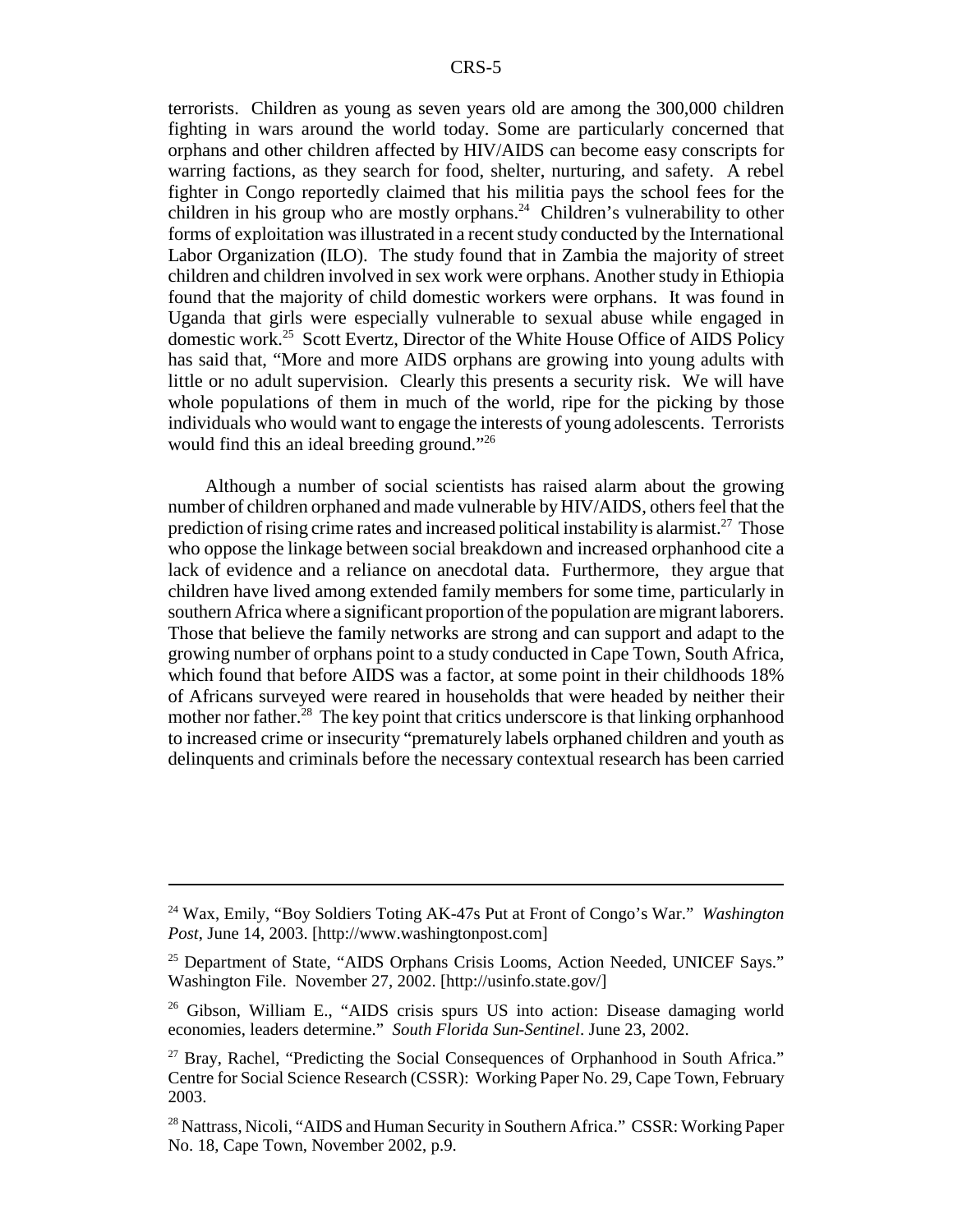out."29 Critics argue that this only serves to further the stigma that children orphaned and made vulnerable by HIV/AIDS already face.

## **Education and the Economic Impacts**

Some social scientists are concerned that the growing number of children affected by HIV/AIDS could lead to a decrease of skilled laborers within a country, further destabilizing the national economy and society at large. The issue is that an inefficient transfer of skills and scholarship leads to a decline in human capital, the body of knowledge, and ability found in a population. It is human capital that drives economic growth, some experts argue, and when that is threatened so is the economic security of a nation. A recent World Bank report warned that, "a widespread epidemic of AIDS will result in a substantial slowing of economic growth, and may even result in economic collapse."<sup>30</sup> The report argues that the effects of these weakened knowledge transmission processes are felt only over the longer run, as the poor education of children today leads to the low productivity of adults in the future.

In many parts of the developing world, people rely on their own plots of land for the majority of their food consumption and income. However, significant populations of engineers, miners, police, lawyers, and the like rely on their skills gained through education and professional training for income. Children who are affected by HIV/AIDS are less likely to be employed in these professions, as they have a lower chance of completing basic and secondary education. Without education and skills training children orphaned and made vulnerable by HIV/AIDS are more likely to fall deeper into the cycle of poverty and engage in high risk behavior, which perpetuates the cycle of HIV-transmission. Ultimately, the affected countries might find it harder to overcome national poverty and become effective members of the international economy.

The economic challenges of children affected by HIV/AIDS occur in a number of stages. The first stage often begins when children realize that their parent has AIDS and is likely to die. They begin to fear for their future, wonder who will care for them, and worry about how they will be able to stay in school. Children are often pulled out of school to care for an ailing family member, or because meager household income is now spent on the sick. School fees, notebooks and pencils become unaffordable and children begin to struggle to provide care and replace lost adult labor and income. At this stage, the quality of child-rearing is compromised, and many important lessons on life skills and self-sufficiency are not taught, mostly because the parent(s) is too ill to transfer the knowledge. After a parent dies, most children continue to live with the surviving parent or a relative, but often slide more deeply into poverty. For some, the next stage begins when they find themselves the heads of households. A young adolescent may be responsible for as many as four

<sup>&</sup>lt;sup>29</sup> Bray, Rachel, "Predicting the Social Consequences of Orphanhood in South Africa." Centre for Social Science Research (CSSR): Working Paper No. 29, Cape Town, February 2003, p.9.

<sup>30</sup> Bell, Clive, Shanta Devarajan, and Hans Gersbach, "The Long-Run Economic Costs of AIDS: Theory and Application to South Africa." The World Bank: June 2003, p.6. [http://econ.worldbank.org/files/30343\_wps3152.pdf]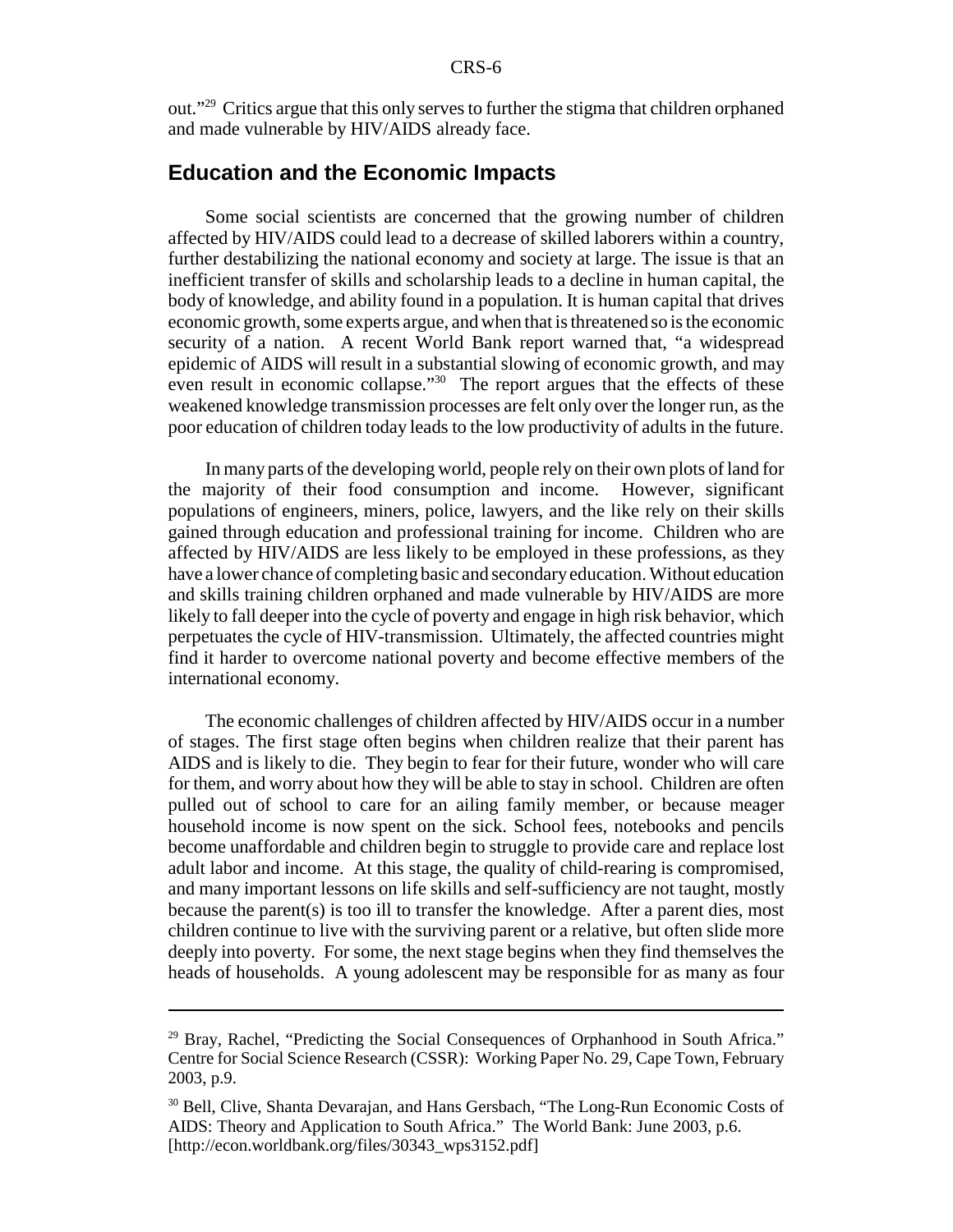siblings, some of which may include infants. Children who are the heads of households are in a difficult position not only because they must now support their siblings with little to no education and/or employable skills, but also because they most likely have limited resources. In many cases much of the family's possessions may have been sold to care for the sick. Large numbers of orphaned children find themselves in homes that can not afford to pay school expenses and drop out to work in the household, fields or on the street. Young children with minimal education or employable skills can be found doing work such as shining shoes, begging for money in the streets, bartending, selling food, and most often in the case of girls, becoming domestic workers. Many observers believe that the desperation of these young children makes them more vulnerable to abuse and exploitation, ultimately making them more susceptible to contracting HIV.

#### **Agricultural and Food Impacts**

Stories of children going hungry or starving in areas that always had food, because HIV-infected parents who were farmers became too weak to till the fields are increasingly reported across Africa. Many traditional agrarian societies rely on women to produce food, particularly in Africa where 80% of subsistence farmers are women.<sup>31</sup> During times of famine these women know which wild grains, roots, and berries can be eaten when there are no crops.<sup>32</sup> The women also teach their children how to farm and survive off the land. As significant numbers of women of childbearing age fall ill due to HIV/AIDS, they become unable to transfer these skills to their children, both in times of famine and without. This is of particular concern in Africa where 67% of all people infected with HIV/AIDS are women.<sup>33</sup> Farmers, mostly women who are also the caretakers of the household, in the last stages of AIDS usually produce little to no crop yields. Lower crop yields within households require the families to spend more of their money on food, leaving less money for education and health care. Additionally, families affected by HIV often switch to a monocrop system or shift from labor intensive corps, such as vegetables to less laborintensive crops, such as roots. Both changes impact nutrition as the family has less access to a variety of nutritious foods, because of a decline in productivity and in purchasing power.

Southern Africa, the region with the highest HIV/AIDS rates in the world, has been considerably impacted by a decline in productive yields. In the early 1990's many of the countries in the region exported their surplus grain production, while producing enough food to feed their own populations. Recently, however most of the countries in the region have become reliant on the World Food Program (WFP) to

<sup>31</sup> World Economic Forum, *"African Food Security: A Role for Public-Private Partnership."* Africa Economic Summit 2003 website, December 6, 2003. [http://www.weforum.org]

<sup>32</sup> De Waal, Alex, "What AIDS Means in Famine." *The New York Times*, November 19, 2002. [http://www.nytimes.com]

<sup>33</sup> World Economic Forum, *"African Food Security: A Role for Public-Private Partnership."* Africa Economic Summit 2003 website, December 6, 2003. [http://www.weforum.org]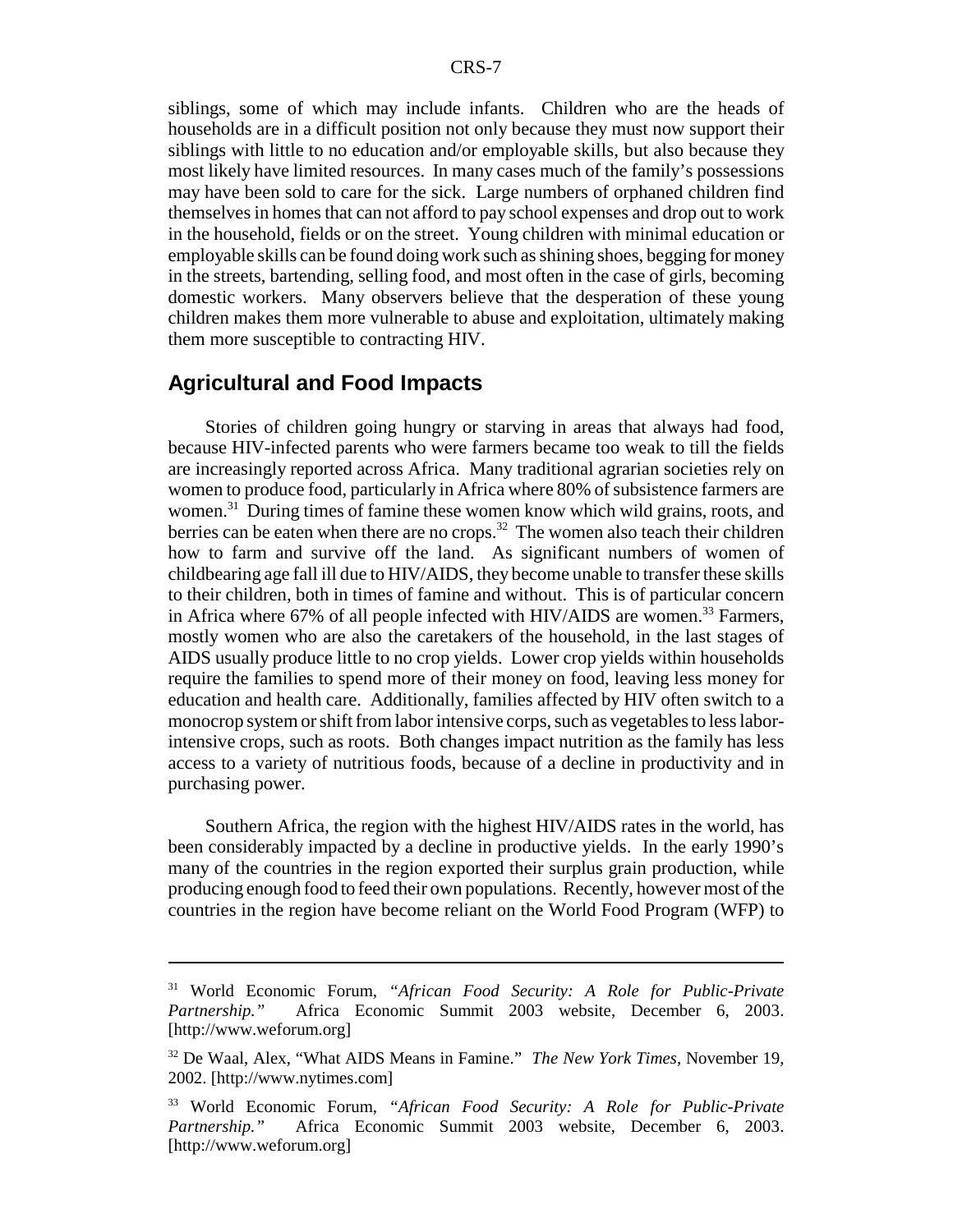feed millions of residents. The Southern Africa Development Community  $(SADC)^{34}$ estimated a deficit of 3.22 million tons of cereal in FY2002, which required between 3.6 and 4.6 million tons of cereal to meet the shortfall.<sup>35</sup> In 2003, WFP continued to seek support in its effort to feed 6.5 million people facing severe hunger in Zimbabwe, Mozambique, Swaziland, and Malawi.<sup>36</sup> Household crop supply in the region has been further strained as neighboring families attempt to take in children who have lost their parents to AIDS. The long-term impact is of special concern as an increasing number of children loses the opportunity to learn how to farm, because their parents have died an early death from AIDS. Some experts have expressed concern that in the long-run African people will be unable to sustain themselves as they are forced to put off transferring life skills to cope with  $HIV/ALDS$ <sup>37</sup> In recognition of the long-term effects of AIDS on nutrition and food security, WFP has announced that it is now a cosponsor of the Joint United Nations Program on HIV/AIDS (UNAIDS).<sup>38</sup> A significant part of its efforts will include integrating food aid with education programs.39

## **Stigma, Discrimination and Depression**

According to UNAIDS, stigma and discrimination continue to accompany the HIV/AIDS epidemic. Children are not immune from stigmatization. In cases of stigma, children begin to be rejected early as their parents fall ill with AIDS. Some children may be teased because their parents have AIDS, while others may lose their friends because it is assumed that proximity can spread the virus. Harsh cases of discrimination have been reported in many countries, including India and Trinidad, particularly for HIV-infected children. A UNAIDS study found that HIV-related stigma is particularly high in India, where 36% of the respondents in a survey felt that HIV-positive people should kill themselves, and the same percentage felt they deserved their fate. Another 34% reported that they would not associate with an HIV-infected person.40 A recent story illustrated how the desire to disassociate from HIV-positive people impacts children. Two HIV-positive children, who lost both of their parents to HIV/AIDS, were repeatedly barred from schools for two years in India. After the children and their grandfather protested in front of government

<sup>&</sup>lt;sup>34</sup> SADC is comprised of Angola, Botswana, Democratic Republic of Congo (DRC), Lesotho, Malawi, Mauritius, Mozambique, Namibia, Seychelles, South Africa, Swaziland, Tanzania, Zambia, and Zimbabwe.

<sup>35</sup> SAFAIDS, "Food Crisis in Southern Africa." June 2002: Volume 10, No2. p.10. [http://www.safaids.org.zw/safaidsweb/]

<sup>36</sup> WFP News Release, "Food aid needs in Southern Africa remains massive." November 4, 2003. [http://www.wfp.org]

<sup>37</sup> de Waal, Alex, "What AIDS Means in a Famine." *The New York Times*, November 19, 2002. [http://www.nytimes.com]

<sup>38</sup> Washington File, Department of State, *"World Food Program to Cosponsor U.N. HIV/AIDS Program."* October, 16, 2003.

<sup>&</sup>lt;sup>39</sup> This issue is further discussed in the "Responses to Impact" section

<sup>40</sup> Aggleton, Peter, Shalini Bharat, and Paul Tyrer, "India: HIV and AIDS-related Discrimination, Stigmatization and Denial." UNAIDS, August 2001, p. 8.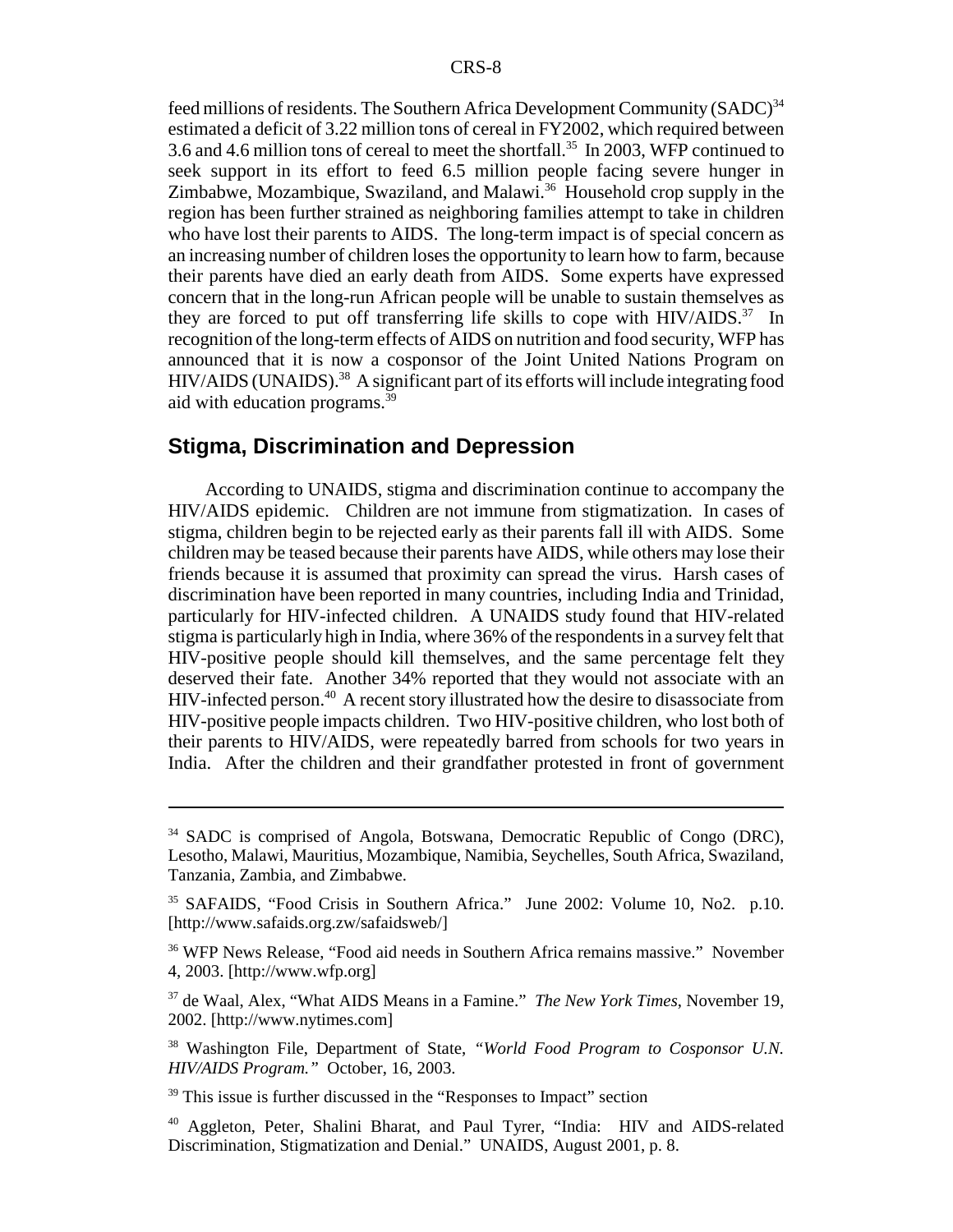buildings, one school finally accepted them. However, all 100 of their schoolmates were withdrawn by their parents fearing infection by association.<sup>41</sup> Ultimately the government decided to pay for a private tutor so that the children could learn at home.<sup>42</sup> Children were similarly shunned in Trinidad and Tobago when they were refused entry into schools for six months. One school has finally agreed to accept them, but refuses to give their names to avoid protests as have happened in the past.  $43$ 

Even children who are not HIV-positive may find themselves rejected and alone. This only serves to add to the feelings of anger, sadness, and hopelessness that they may feel after witnessing their parents slowly and painfully die. One study in Kenya found that 77% of the children orphaned by AIDS said that they had no one outside of their families to "tell their troubles to."44 The feeling of isolation can be heightened if the orphaned children are separated from their siblings, as often occurs when family members split up the child rearing duties. Another survey conducted in Kenya by the United Nations Development Program (UNDP) found that 48% of the households with orphans reported that some of their family members were relocated to other communities. $45$  Sibling separation can be difficult for children as they often rely on each other to cope with the loss of their parents.

Children who are orphaned by AIDS often have a lower performance in school than children who are not. The preoccupation with the illness or death of their parents, the isolation due to the loss of friends, and the undertaking of additional work that comes with caring for ill parents or supporting oneself after one's parents has died, often make it difficult for orphaned children to concentrate in school. It is common for teachers to report that they find orphaned children daydreaming, coming to school infrequently, arriving at school unprepared and late, or being nonresponsive in the classroom. Some teachers ignorant of the cause of the children's distress, are not sympathetic. Orphaned children have reported that unsympathetic teachers yelled at them, made fun of them, or put them out of the classroom. However, other orphaned children have reported that their teachers have been their primary support base at school.<sup>46</sup>

<sup>&</sup>lt;sup>41</sup> Philip, John, "India-AIDS-schools: Indian school ostracized after admitting HIV positive children." Agence France-Presse, March 2, 2003. [http://www.afp.com/english/home/]

<sup>42</sup> BBC online, "No school for India AIDS victims." March 5, 2003. [http://news.bbc.co.uk/2/hi/south\_asia/2821347.stm]

<sup>&</sup>lt;sup>43</sup> Posted on AIDS Education Global Information System (AEGIS) reported by Richards, Peter, "Rights-Trinidad and Tobago: Children with AIDS continue to be shunned." Inter Press Service, June 3, 1999. [http://www.aegis.com]

<sup>44</sup> Human Rights Watch, "In the Shadow of Death: HIV/AIDS and Children's Rights in Kenya." June 2001: Vol.13, No.4(A), p. 17. [http://www.hrw.org/reports/2001/kenya/]

<sup>45</sup> Ayieko, M. A., "From Single Parents to Child-Headed Households: The Case of Children Orphaned by AIDS in Kisumu and Siaya Districts." UNDP, 1998, Study Paper No.7, pp. 7 and 14. [http://www.undp.org/hiv/publications/study/english/sp7e.htm]

<sup>46</sup> UNAIDS, "Investing our Future: Psychosocial Support for Children Affected by HIV/AIDS." UNAIDS Case Study, July 2001, p. 30. [http://www.unaids.org/en/default.asp]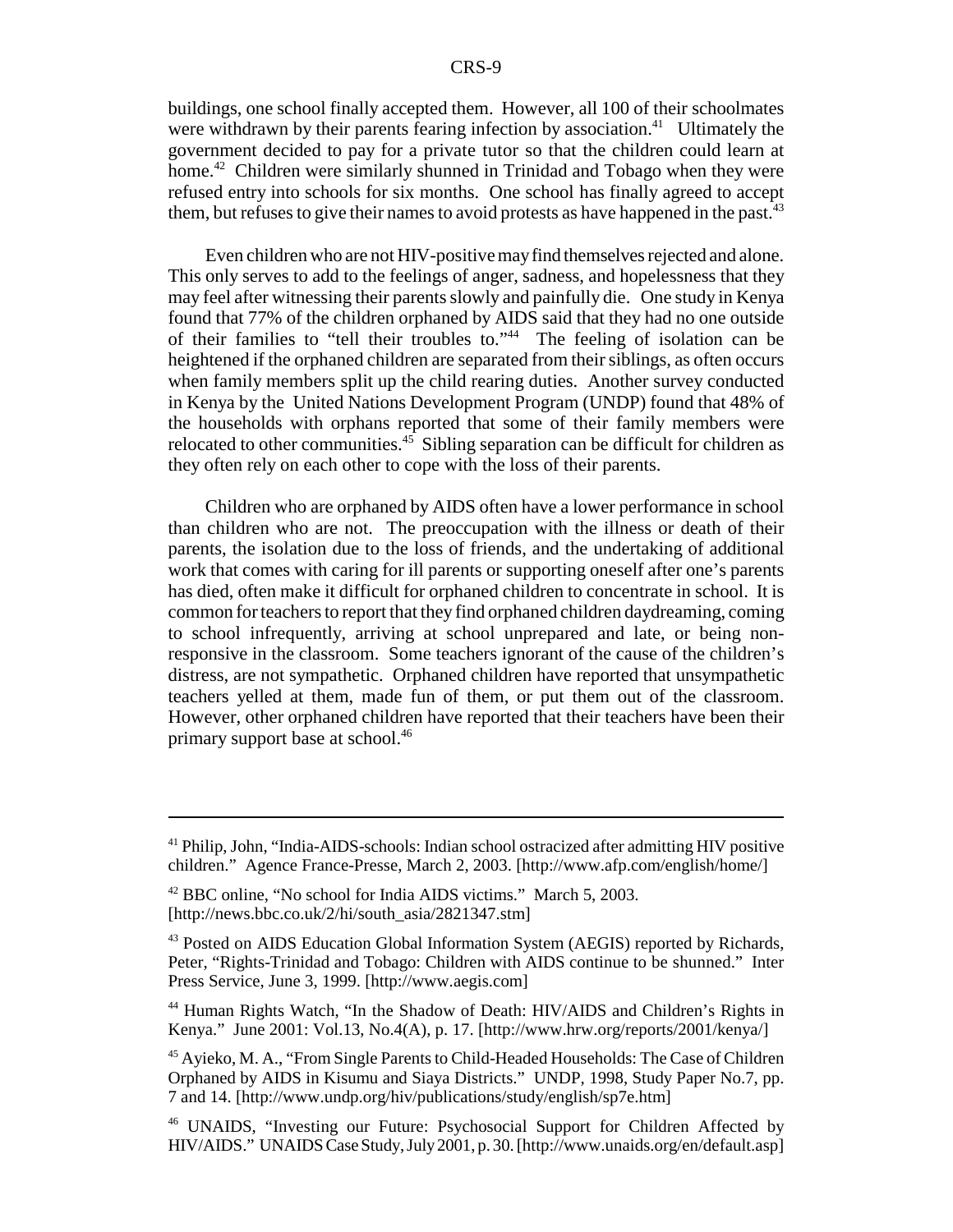Orphaned children can also experience discrimination and exploitation within their new households. Reports have emerged of orphaned children receiving less food, denied school fees, and forced to do more work. Exploitation remains an issue even in countries like Botswana, where the government offers support to orphans. It has been reported that some caretakers, while offering minimal care, are using children to benefit from the government orphan packages.<sup>47</sup> Children, especially girls, have also reported instances of sexual abuse in their new households. However, many may silently accept it because they have no where else to turn for shelter or protection.<sup>48</sup>

**Gender Exploitation.** The rapid spread of HIV/AIDS in many countries is fueled by gender inequities. Since girls tend to be educated at lower rates than boys, some assert they are more likely to engage in survival sex. A UNAIDS survey found that of the estimated 2 million female sex workers in India, 20% were under the age of 15 and nearly 50% were under 18 years.<sup>49</sup> In addition to the practice of exchanging sex for food, money, and clothing, as discussed earlier, young girls face a range of challenges that affect their seroprevalence. While at school young girls may be raped by their peers or coerced into having sex with their teachers.<sup>50</sup> Young girls are also vulnerable to sexual exploitation as they work, particularly as vendors and domestic servants. A study in Fiji found that 8 in 10 young domestic workers reported having been sexually abused by their employers.<sup>51</sup> Young girls often engage in domestic work for food, clothing and shelter in impoverished areas. Sexual abuse by male relatives also remains a significant challenge for girls, particularly for orphans.52 Additionally, a widespread perception that virgins can cure HIV/AIDS has reportedly led to a significant rise in cases of rape among young girls.<sup>53</sup> One case that

<sup>&</sup>lt;sup>47</sup> UN Office for the Coordination of Humanitarian Affairs, "Botswana: AIDS orphans exploited." October 8, 2003. [http://www.irinnews.org]

<sup>48</sup> *Suffering in Silence: the links between human rights abuses and HIV transmission to girls in Zambia*, a Human Rights Watch report released in November 2002, discusses the sexual vulnerabilities of young girls.[http://www.hrw.org/reports/2003/zambia/zambia1202.pdf ]

<sup>49</sup> UNAIDS, "Children and young people in a world of AIDS." [http://www.unaids.org]

<sup>50</sup> Human Rights Watch Press Release, "South Africa: Sexual Violence Rampant in Schools." March 27, 2001. [http://www.hrw.org/press/2001/03/sa-0327.htm#stories] Also see,"Scared at School: Sexual Violence Against Girls in South African Schools." [http://www.hrw.org/reports/2001/safrica/]

<sup>51</sup> UNICEF, "Gender, sexual and reproductive health - including HIV/AIDS and other STIs." page 84. *Taken from Gender and Relationships: A practical action kit for young people*. [http://www.unicef.org/lifeskills/genderandrelationships\_unit4.pdf]

 $52$  For more information on some of the gender-based violence that contributes to the rapid spread of HIV/AIDS, see Human Rights Watch, "Suffering in Silence: The Links Between Human Rights Abuses & HIV Transmission to Girls in Zambia." Similar stories can be found in many countries. [http://www.hrw.org/reports/2003/zambia/zambia1202.pdf]

<sup>53</sup> Kaiser Family Foundation, *"Rise in Child Rapes in Zambia Traced to AIDS Cure Myth, Some Say."* December 22, 2003. [http://www.kaisernetwork.org/]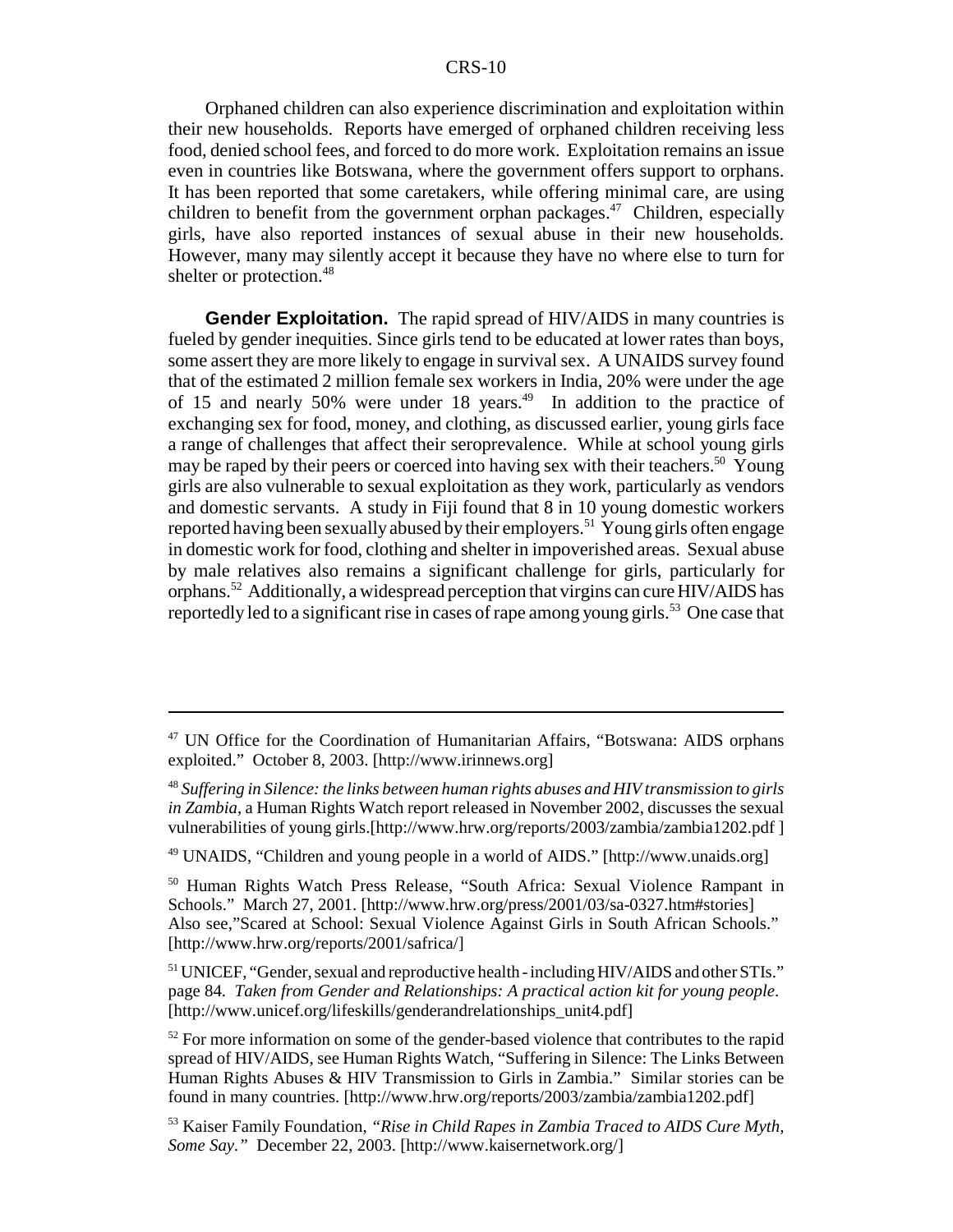shocked the world occurred in South Africa where a 5-month old baby was raped by two men hoping to cure themselves of AIDS.<sup>54</sup>

Recent data highlights how girls are particularly vulnerable to contracting HIV. UNICEF conducted a study with UNAIDS and WHO in 2002, and found that, "twothirds of all newly HIV-infected 15-19 year olds in sub-Saharan Africa were female. [Further], in Ethiopia, Malawi, Republic of Tanzania, Zambia and Zimbabwe, for every 15-19 year old boy who is infected, there are five to six girls infected in the same age group."55 Sexual abuse and exploitation is not the only reason that girls and women have a higher HIV rate than their male counterparts in Africa. The upsurge in the number of girls who turn to older men to pay school expenses, protect themselves from the violence, or to escape poverty also contributes to the gender disparity in seroprevalence rates in sub-Saharan Africa. "Sugar daddies" are older men who enter into sexual relationships with young girls. Unfortunately, this practice places young girls at greater risk of contracting HIV, as the men can often convince the young girls that it is not necessary. A recent survey found that between 12% and 25% of girls' partners in sub-Saharan Africa were at least 10 years older, and 25% of Kenyan men over 30 years old reported that their non-marital partners were at least 10 years younger.<sup>56</sup> There are a number of programs that seek to empower girls and young women, which contribute to HIV/AIDS prevention.<sup>57</sup>

## **Responses to Impact**

Children affected by HIV/AIDS need support in a wide range of areas, including economic and material, emotional, legal protection. Although a number of organizations seeks to meet the needs of children orphaned and made vulnerable by HIV/AIDS, local communities continue to be the primary loci of support for these children. One USAID survey found that 74% of the time relatives provided food for orphans and vulnerable children, and 19% of the time they relied on their friends for

<sup>54</sup> Johnston, Jenny, *"South Africa's Secret Horror." The Mirror*, February 8, 2003. [www.mirror.co.uk]

<sup>55</sup> UNAIDS, UNICEF and WHO, "Young People and HIV/AIDS: Opportunity in Crisis." 2002. [http://www.unicef.org/newsline/02pr42opportunity.htm]

<sup>56</sup> UN Integrated Regional Information Networks, "The Sugar Daddy Phenomenan." July 24, 2003. [http://www.aegis.com/news/irin/2003/ir030735.html]

<sup>57</sup> See Hughes-d'Aeth, Armand, "Evaluation of HIV/AIDS Peer Education Projects in Zambia." Pergamon: Evaluation and Program Planning 25 (2002), 397-407. [http://www.unicef.org/evaldatabase/ZAM\_98-801.pdf], African Microenterprise AIDS Initiative, "Preventing the Spread of AIDS by Empowering Women in Africa."

<sup>[</sup>http://www.microcreditsummit.org/press/Africanmicrot.htm], Ellis, Susan,*"Dobriansky Promotes Women's Empowerment in Botswana."* U.S. Department of State, November 18, 2003. [http://usinfo.state.gov/regional/af/usafr/a3111701.htm], USAID, "Angola Female Literacy Center-Horizonte Azul" [http://www.usaid.gov/regions/afr/ss02/angola2.html], Khmer HIV/AIDS NGO Alliance offers HIV/AIDS awareness to women in Cambodia, see [http://www.savingwomenslives.org/pok.htm]. UNICEF, "What are UNICEF strategies for addressing girls' education?" [http://www.unicef.org/girlseducation/index\_strategies.html]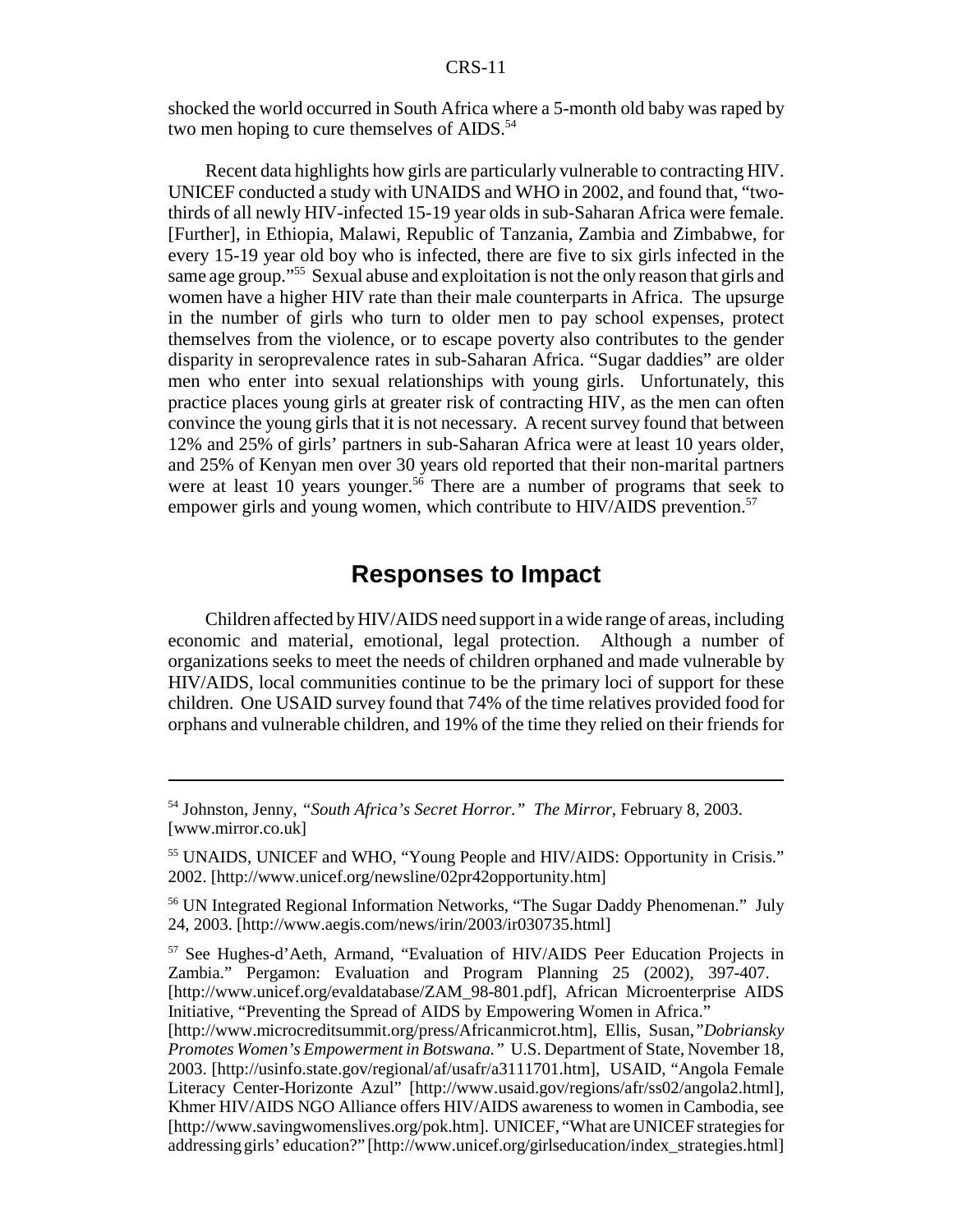food. Religious groups were used the remainder of the time  $(7%)$ , when needed.<sup>58</sup> This section discusses some of the initiatives that the U.S. and the international community implement to serve the needs of the children affected by AIDS, and some of the challenges that these programs face.

## **Economic and Material Responses**

USAID has a number of programs that offer material and other support to orphans and vulnerable children, mostly through its Child Survival and Health Fund (CSH) programs. Many of the programs use an integrated approach, which responds to more than one set of needs. For example, USAID uses a combination of funding sources <sup>59</sup> to support school feeding programs that reduce hunger, malnutrition, and disease while advancing basic education.<sup>60</sup> Similar programs that combine food and education aid have been instituted by the World Food Program (WFP) and  $UNICEF<sub>1</sub><sup>61</sup>$  as well as by other international and local non-governmental organizations, such as Save the Children.

Since the majority of orphans and vulnerable children depend almost exclusively on their families and communities, some are advocating that organizations directly offer support to those groups. Suggested interventions include issuing stipends, financial assistance, or emergency support for families who care for orphans and vulnerable children and those that slip into complete destitution. Critics of this strategy have expressed concern that children can be exploited through direct stipends, such as has reportedly happened in Botswana. Although the country provides stipends, food aid, and pays school fees for its orphaned children, some caretakers are reportedly giving the children substandard care.<sup>62</sup> Observers assert that empowering community groups to monitor the care and support provided can minimize instances of exploitation.<sup>63</sup> Additionally, school feeding programs and

<sup>58</sup> UNICEF presentation at USAID-sponsored "Orphans and vulnerable children: technical consultation." November 3-5, 2003, Washington, DC. [http://sara.aed.org/ovc-tc/]

<sup>&</sup>lt;sup>59</sup> School feeding programs can be supported by a combination of programs, including Title II Food for Peace Funds, Child Survival and Health Funds, and basic education funds.

 $60$  For more information on USAID programs that seek to address the needs of children affected by HIV/AIDS see "USAID Project Profiles: Children Affected by HIV/AIDS." [http://www.usaid.gov/pop\_health/aids/Publications/docs/cabaprojectprofiles.pdf]

<sup>61</sup> For more information on WFP programs that integrate food aid and education see "Widening the 'Window of Hope' Using Food Aid to Improve Access to Education for Orphans and Vulnerable Children in sub-Saharan Africa."

<sup>[</sup>http://www.wfp.org/aboutwfp/downloads/2003/0309\_AIDS\_Widening\_Window.pdf]

 $62$  U.N. Office for the Coordination of Humanitarian Affairs, "Botswana: AIDS orphans threatened by exploitation." October 9, 2002. [http://www.irinnews.org]

<sup>63</sup> A number of national programs encourage community empowerment, such as Farm Orphans Support Trust (FOST), a program in Zimbabwe that aims to increase the capacity of farming communities to respond to the orphan crisis and ensure that systems are in place to protect and care for OVC. [http://www.cindi.org.za/papers/paper5.htm]. UNICEF also supports a community empowerment program in Swaziland. U.N. Office for the (continued...)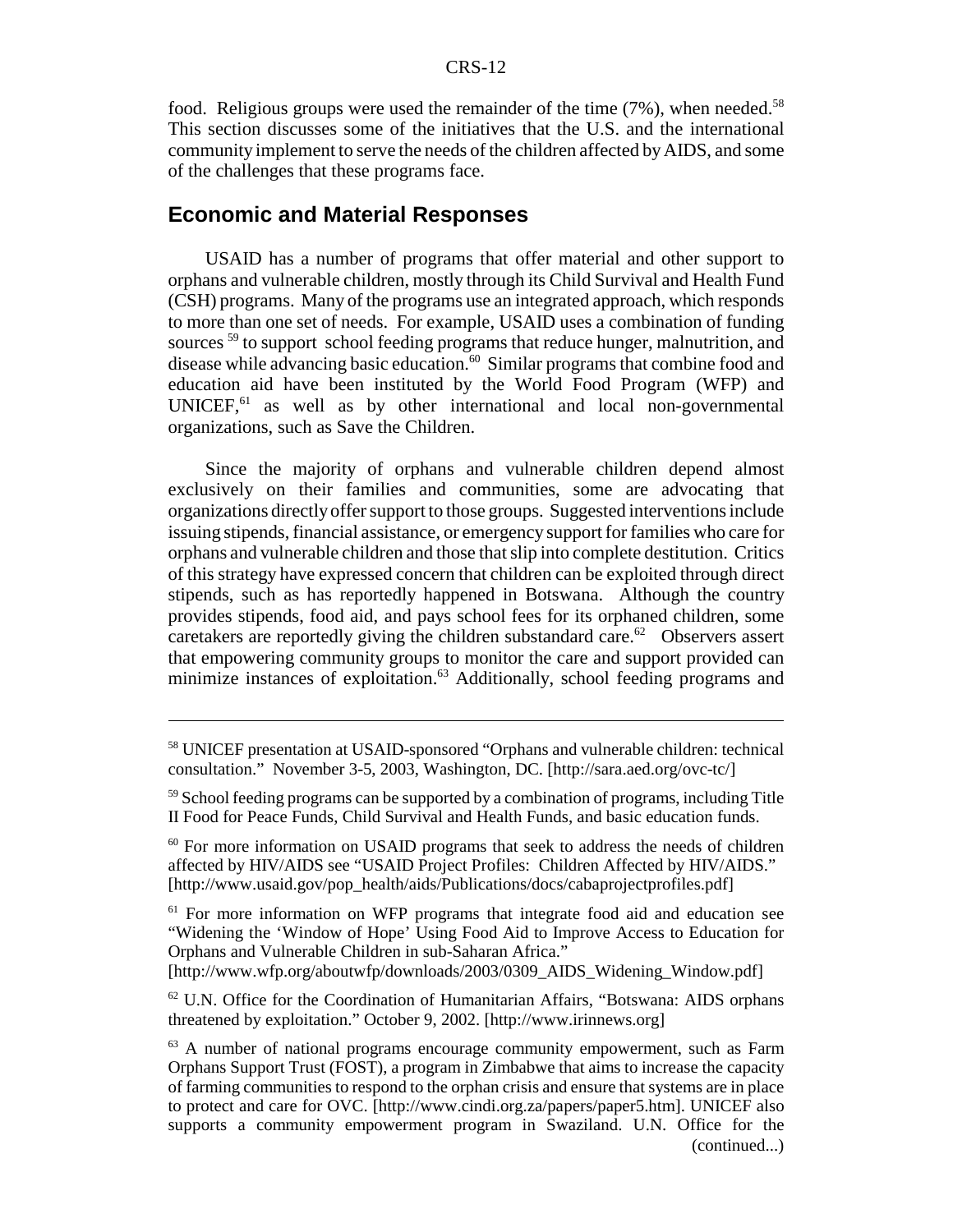community cooperatives have been found to be effective strategies to supplement the care that communities provide for vulnerable children, and minimize the likelihood of abuse. Microfinance services are also seen by some as a promising way of enabling families who care for orphans to support themselves.<sup>64</sup>

## **Education and Skills Training**

Attaining basic education and employable skills is an important part of preventing the spread of HIV/AIDS and breaking the cycle of poverty. Education has a number of positive impacts, particularly for orphans and vulnerable children. Not only are those who are educated more likely to have a higher income than those who are not, studies have also shown that the educated are also less likely to contract HIV and tend to have children later in life. Messages about HIV prevention are beginning to be integrated into school curricula to raise awareness about the disease among the young, a group that experiences an estimated  $1,600$  deaths daily.<sup>65</sup> HIV/AIDS awareness remains very low among the young. According to a 2001 UNAIDS survey, 74% of young women and 62% of young men aged 15-19 in Mozambique are unaware of any way to protect themselves against HIV. Furthermore, half of the teenage girls surveyed in sub-Saharan Africa did not realize that a healthy-looking person could be infected with HIV/AIDS.<sup>66</sup>

Organizations are implementing a variety of approaches to increase access to education among orphans and vulnerable children. Some advocate implementing programs that offer both traditional and non-traditional responses, such as community schools, vocational training, and interactive radio education. Community schools have been an attractive alternative to some because such schools do not have user fees, uniform requirements, or related school expenses. Additionally, they utilize local teachers who often work on a voluntary basis, and are more affordable and accessible to the poorest children because they are able to adapt to community needs (flexible hours and harvest schedule). Some disadvantages of community schools are that they can be of a lower quality than government schools and risk becoming a second tier for the poorest children. Additionally, volunteer teachers may leave the schools if offered a paid position, the quality of education that they offer may be lower than that of paid teachers, and the community schools could be forced to close

[http://www.nri.org/news/pdfaidsreportnov2002.pdf]

 $63$  (...continued)

Coordination of Humanitarian Affairs, "Swaziland: Community Provides 'Shoulder to Cry On'." December 11, 2003. [http://www.irinnews.org]. Palmyrah Workers Development Society is a community based program that offers HIV/AIDS awareness. [http://http://www.pwds.org/]

<sup>64</sup> White, Joanna, *Facing the Challenge: NGO experiences of mitigating the impacts of HIV/AIDS in sub-Saharan Africa.* University of Greenwich: 2002. This book offers examples of microcredit and other strategies that support community efforts to care for children made vulnerable by HIV/AIDS.

<sup>65</sup> Article found on Factiva website, citing Nyasato, Robert and Samuel Otieno,"HIV/AIDS: Over 1,600 Minors Die Daily." Africa News Service, May 13, 2002.

<sup>66</sup> UNAIDS, "Children and young people in a world of AIDS." August 1, 2001. [http://www.unaids.org]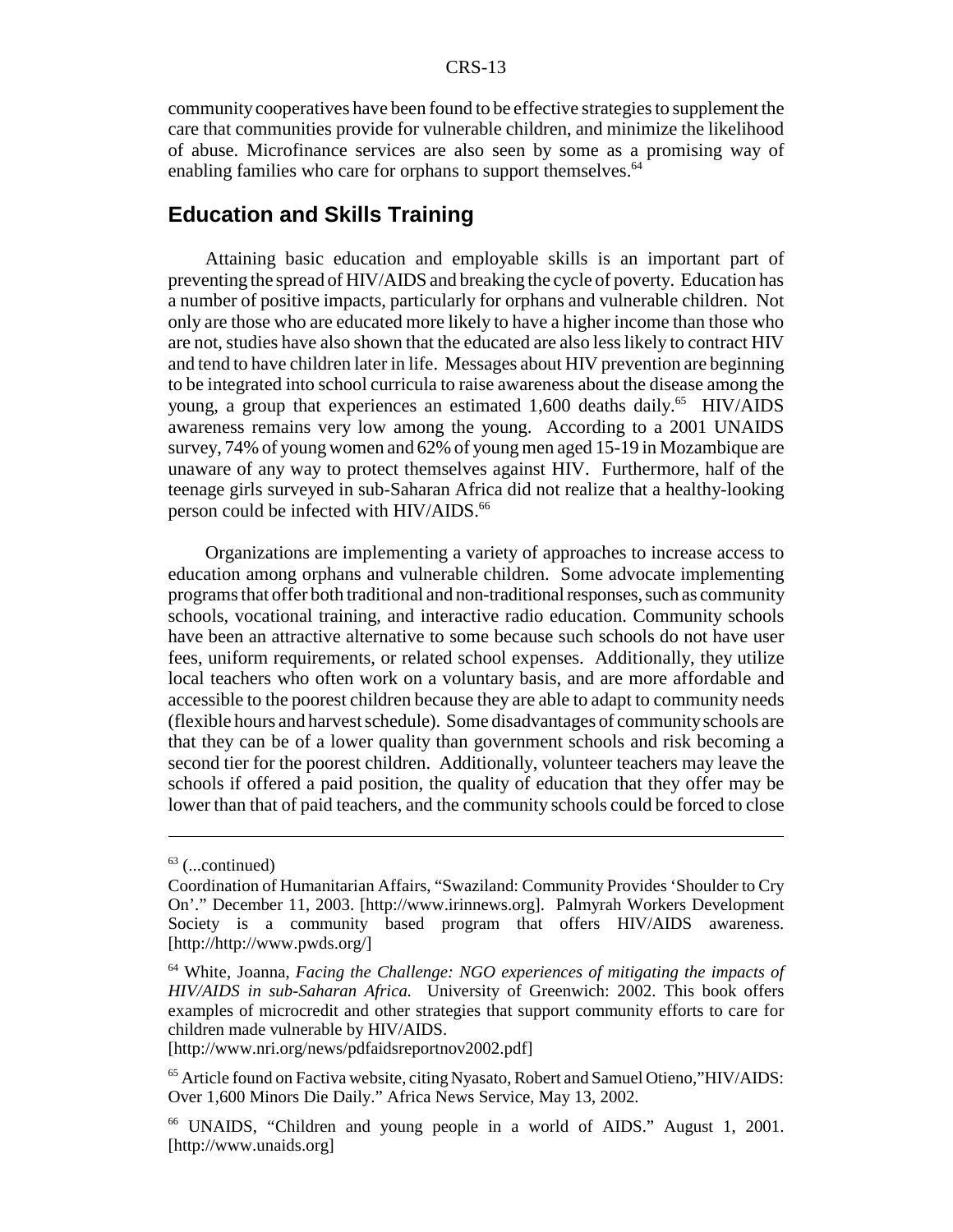if donors decide to spend their funds elsewhere, since the schools rely on donors for infrastructure and material support.

Vocational skills training, particularly farming skills training, is critical in areas where parents have died before relaying knowledge of agricultural procedures.<sup>67</sup> In an effort to combat famine in heavily affected areas, UNICEF has launched a program in Swaziland that trains children orphaned by AIDS and affected by famine to farm.68 This program is intended to help the children develop a source of income and combat famine that is affecting the region. Experts argue that vocational skills training programs can have additional benefits for girls. It is hoped that those who participate in vocational training will no longer be forced to rely on sex work to feed themselves and their siblings. $69$ 

### **Protection and Legal Support**

Children who are solely responsible for their siblings struggle not only to support the household, but also to keep their homes. Property grabbing, a practice where relatives of the deceased come and claim the land and other property, is reportedly a serious problem for widows and child-headed households. Traditional law in many rural areas dictate that women and children can not inherit property. Property grabbing has a number of negative consequences particularly for girls and women. Girls may experience sexual abuse and exploitation from their new caretakers; girls and women may be forced into the sex trade in exchange for shelter and protection, further increasing the risk of contracting HIV. Some are concerned that the practice of property grabbing also serves to heighten the strain on extended family and increase the number of street children.

In an effort to help parents prevent property grabbing, USAID supports organizations, such as the Population Council and UNICEF,<sup>70</sup> which work with HIVinfected parents to plan for the future of their children through will writing and other succession planning initiatives. These initiatives encourage HIV-infected parents to disclose their HIV status to their children, appoint and train stand-by guardians,

 $67$  For examples of programs that involve youth and support microenterprise efforts, see Horizons, "Microfinance and Households Coping with HIV/AIDS in Zimbabwe: An Exploratory Study." June 2002. [http://www.popcouncil.org/horinzons]. *Horizons*, "Involving Youth in the Care and Support of People Affected by HIV and AIDS." July 2003. [http://www.popcouncil.org/pdfs/horizons/zmbcsythfnl.pdf]

<sup>68</sup> UN Integrated Regional Information Networks, "Swaziland HIV/AIDS orphans taught to farm." July 29, 2003. [http://www.irinnews.org]

<sup>69</sup> Chase, Marilyn, *"Saying No to 'Sugar Daddies'." Wall Street Journal*, B1, February 25, 2004.

 $70$  To learn more about Population Council and UNICEF HIV/AIDS programs visit [http://http://www.popcouncil.org/hivaids/index.html] and [http://www.unicef.org/aids/index.html]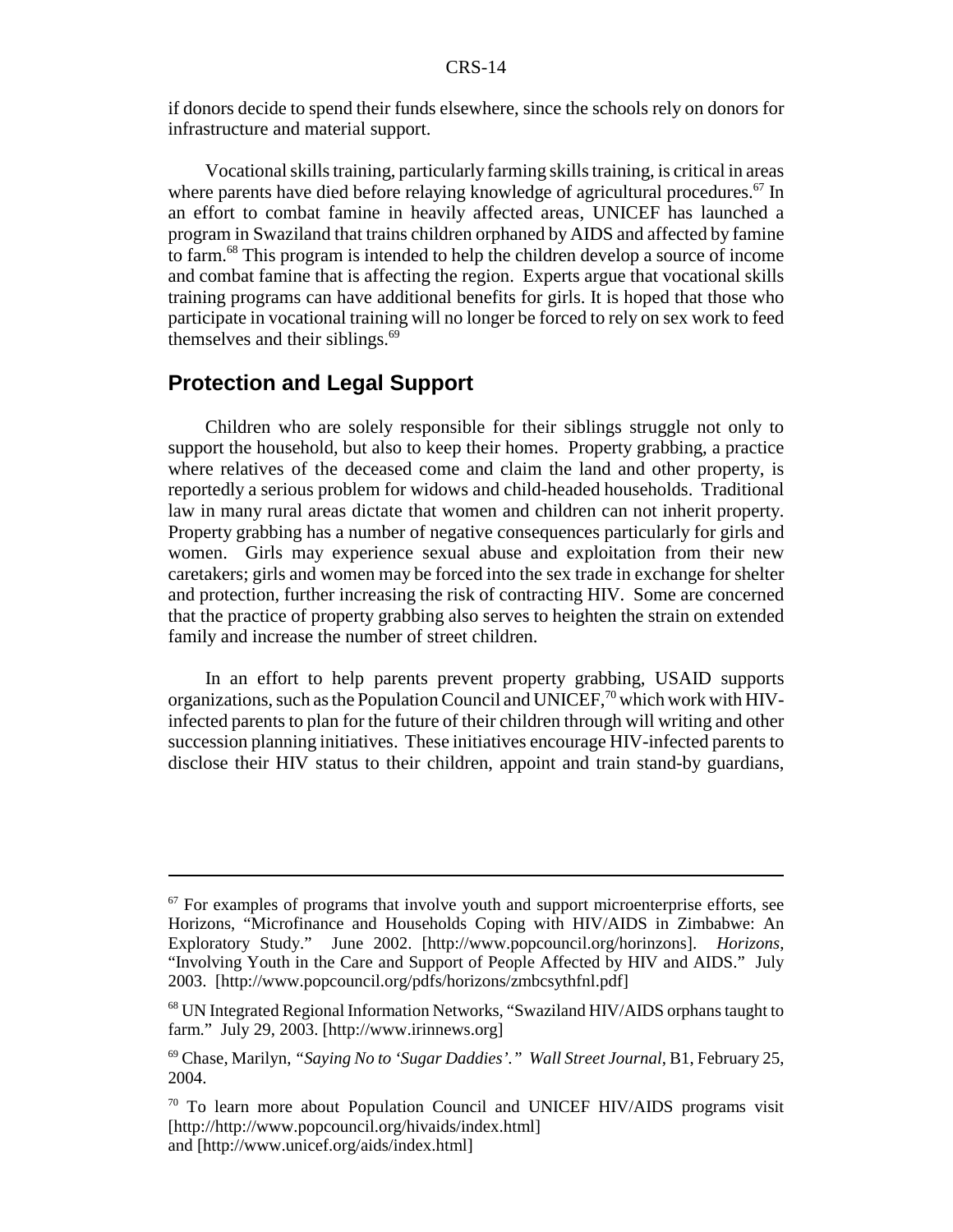create memory books (journals of lasting record of life together and family information), and write wills before they die.<sup>71</sup>

National legislation, at times, has minimized the effectiveness of succession programs. The legislative issues that AIDS-affected countries are beginning to face are often complex and interlinked. For example, the single issue of inheritance rights may require governments to ensure that each child has a birth certificate and national identification (which many children in developing countries do not have), to strengthen the coordination and administration of their child services and social services departments that offer safety nets to children, to revisit property and trustee laws, and to reconsider who may legally represent minors. Laws in many rural countries follow traditional cultural practices, which are based on the extended family structure. However, in the wake of the HIV/AIDS pandemic, they inadequately protect orphans and widows, as all adults in whole families may have died. When the close family members die children can be left in a precarious situation, as they may be forced to rely on distant relatives, who may be unknown. In many cases children are left with their grandmothers, women who often have little legal power.

UNAIDS recently reported that 39% of countries with generalized HIV epidemics (countries with an HIV rate of more than 1%) have no national policy in place to provide care and support for orphans and vulnerable children, and 25% have no plans to develop such strategies.72 National legislation that would establish and/or enforce inheritance rights of child- and widow-headed households could help to curb the escalating street children population and minimize the practice among young girls and women of trading sex for security and shelter, ultimately contributing to HIV prevention.73

The proliferation of property grabbing has led some to call for an increase in orphanages. Supporters of increasing the use of orphanages argue that many communities are overwhelmed and can no longer effectively care for children orphaned by AIDS. Children who live in orphanages have access to education, food, shelter and nurturing, which they may not be able to secure on their own, advocates of orphanages say. Some, including USAID, argue that orphanages do have their place in society, but that they should be used only in cases of last resort. Those who express caution about increasing the use of orphanages to respond to the growing orphan population argue that poverty will be the primary reason that parents place their children in institutions. Due to the high level of poverty in many areas, many parents send their children to orphanages simply because they are unable to support

<sup>71</sup> Horizons, "Succession Planning in Uganda: Early Outreach for AIDS-Affected Children and Their Families." [http://www.popcouncil.org/pdfs/horizons/orphanssum.pdf]

 $72$  UNAIDS, "Progress Report on the Global Response to the HIV/AIDS Epidemic, 2003." [http://www.unaids.org/html/pub/Topics/UNGASS2003/UNGASS\_Report\_2003\_en\_pdf .htm]

<sup>73</sup> See: Human Rights Watch, "Double Standards: Women's Property Rights Violations in Kenya." March 2003. [http://www.hrw.org/reports/2003/kenya0303/kenya0303.pdf]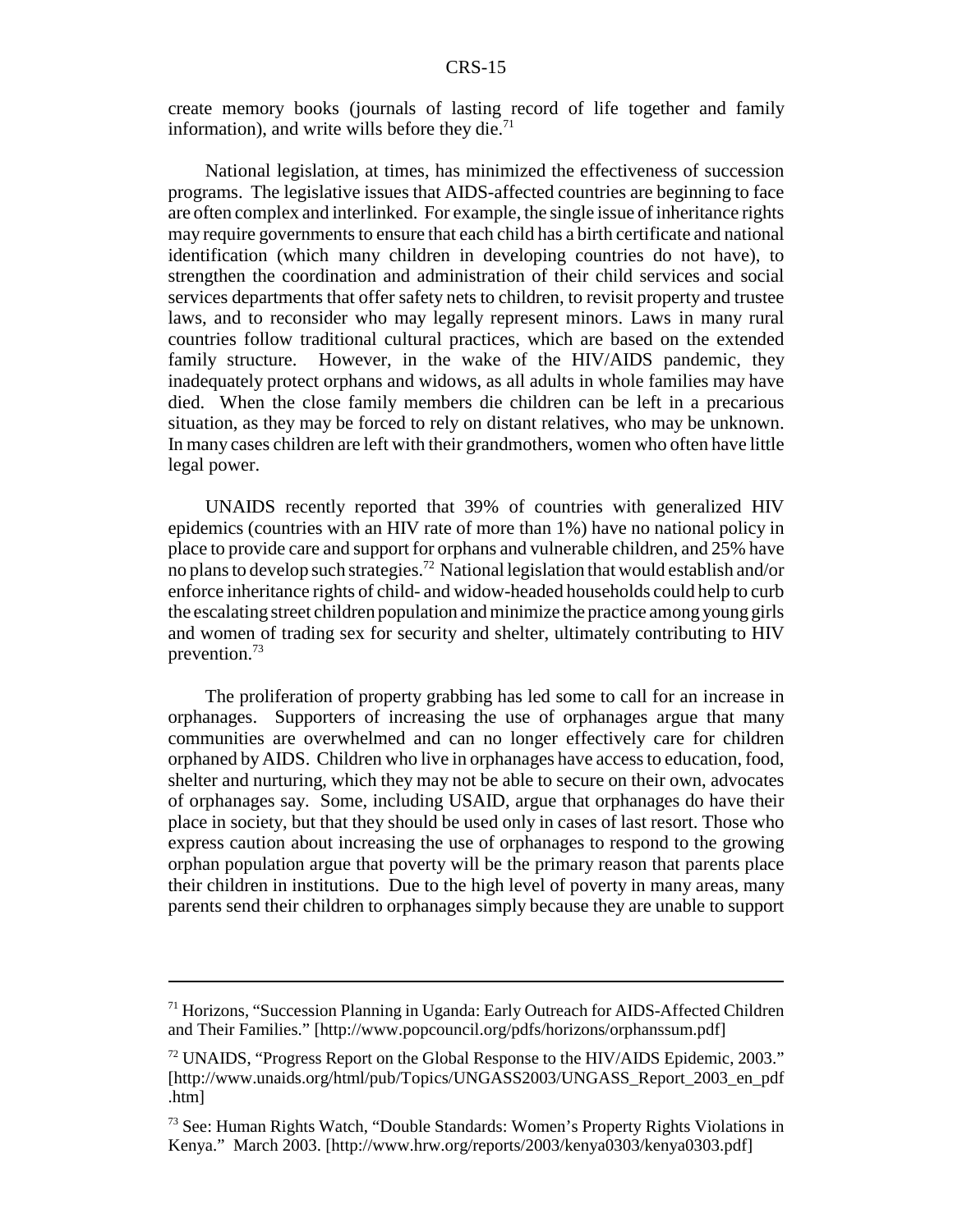them. Research has shown that only 25% of children in institutional care do not have any known relatives.74

Supporters of community-based care argue that children who are raised in orphanages have a hard time being self-sufficient as adults because they do not learn life skills, do not have community connections (a critical part of networking and jobseeking), have difficulty adapting to life outside the orphanages, and develop a mentality that they will always be cared for. Ethiopia is currently implementing a country-wide reintegration program, after finding that orphanages were too costly and unhealthy for the social and cultural development of the children.<sup>75</sup> Some caution that orphanages can undermine community efforts to support orphaned children and separate them from their families. Instead, they argue, efforts to support orphaned children should focus on strengthening community networks and initiatives. In this view, community-based support can both enable the children to stay within their communities, and enable donors to support more children, as the cost of supporting a child in an orphanage is substantially more than supporting a child within its own community.76

## **Psychosocial Interventions**

The psychological impact of HIV/AIDS on children is often overlooked. Not only do many children who live in heavily affected areas contend with the death of one or both parents, but they also frequently face the death of younger siblings, aunts, uncles and other relatives. While there are a number of programs that address the material needs of orphans and vulnerable children, there is less emphasis on helping children cope with the trauma associated with witnessing the deaths of family members. The additional burden of caring for terminally ill relatives may send children into shock leaving many of them with unanswered questions about their own mortality and future.

<sup>74 &</sup>quot;Report on Meeting on African Children without Family Care." Windoek, Namibia, November 30, 2002.

<sup>75</sup> For more on Ethiopia's reintegration program, see Jerusalem Association of Children's Home (JACH)

<sup>[</sup>http://www.crdaethiopia.org/CRDA%20News/Special%20Issue/Page\_4.htm]

<sup>76</sup> For more information on the orphanages debate see Desmond, Chris and Tim Quinlin, *Literature Review: The Economic Impact of HIV/AIDS on South Africa*, "Costs of Care and Support." University of Natal: Health Economics and HIV/AIDS Research Division (HEARD), 2002, p.35. [http://www.und.ac.za/und/heard/]. Save the Children, "A Last Resort: The growing concern about children in residential care."

<sup>[</sup>http://www.savethechildren.org/health/hiv\_aids/images/last\_res.pdf]. Lacey, Marc, "For Children Left Behind, a Place to Feel at Home." *New York Times*, November 18, 2002. [http://www.nytimes.com] and [http://www.nyumbani.org]. Hearing before the Committee on International Relations House of Representatives, 107<sup>th</sup> Congress, Second Session, "AIDS Orphans and Vulnerable Children in Africa: Identifying the Best Practices for Care, Treatment and Prevention." April 17, 2002. Serial No. 107-84

<sup>[</sup>http://www.house.gov/international\_relations/107/78801.pdf]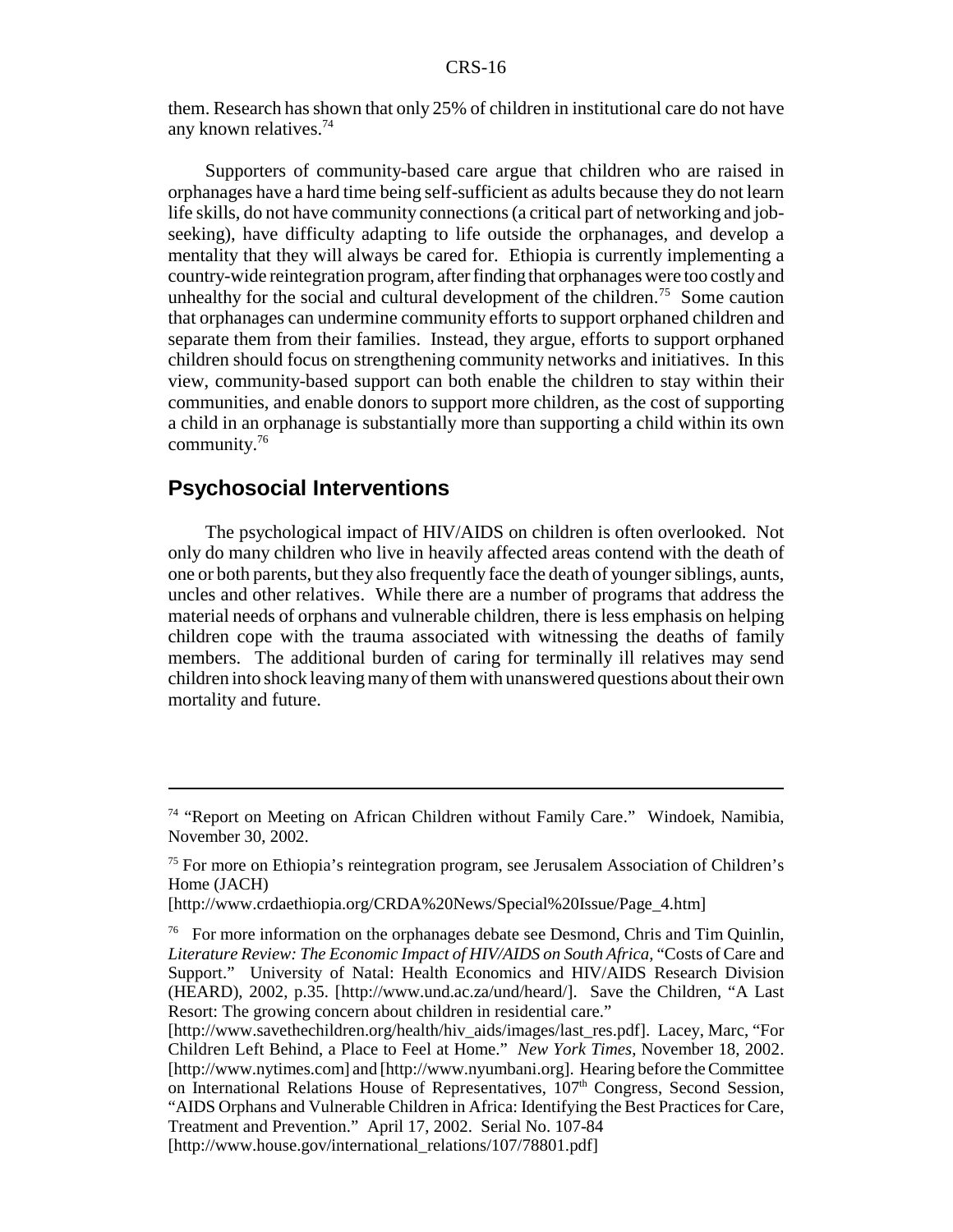The psychological impact of HIV/AIDS on the young is often misunderstood, particularly in the classroom. Children who are affected by HIV/AIDS may be frequently absent or tardy from school, find it hard to concentrate or unable to assume school-related expenses, such as school fees, uniforms, books and other school supplies. While teachers may have noticed that AIDS-affected children tend to have lower performance in school, many apparently do not link the behavior with HIV/AIDS. As a result, some organizations are beginning to train teachers on how to identify grief-related behavior. Teachers who have completed grief-identification training have reported that the sessions "opened their eyes to the reasoning behind what they had identified as misbehavior of orphaned students."<sup>77</sup>

Programs are also being developed that enable children to play, a luxury to many orphans and vulnerable children. Children affected by HIV/AIDS often begin to assume adult responsibilities, such as earning wages, caring for the terminally ill, and cultivating the land, leaving them with little to no time for recreational activities. These children may also be stigmatized and isolated, as ignorance about the virus remains high. There are programs that offer psychosocial support for orphans and vulnerable children, including peer support groups, recreational activities, and counseling.78

While psychosocial support for orphans and vulnerable children is important, the same type of support is often overlooked for caretakers. Reports of grandmothers caring for a dozen children with little to no income are not uncommon. The grandmothers are often exhausted and overworked. In many rural areas, senior citizens have no social security or retirement benefits. As a result, children under their care are more likely to be uneducated and malnourished. In response, caretakers and a variety of organizations have begun to develop programs that offer support to the caretakers. Grandmothers are beginning to form groups where they rotate supervision of children and allow each other an hour of respite. Some are also developing support groups to discuss and find solutions to their problems. Some non-governmental organizations offer stipends and financial support to the caretakers and are training them to talk to the children about their grief.<sup>79</sup>

<sup>77</sup> UNAIDS, "Investing in Our Future: Psychosocial Support for Children Affected by HIV/AIDS." UNAIDS Case Study, July 2001. [http://www.unaids.org]

 $78$  The Salvation Army has a number of programs which support OVC, one Masiye camp offers skills training, psychosocial support and recreational activities for OVC. See,

<sup>[</sup>http://www1.salvationarmy.org/www\_zim.nsf?Open]. Tsungirirai offers a range of programs for OVC, including psychosocial support. See [http://www.usafriends.org/about.html]. For more information on USAID psychosocial programs for OVC, see

<sup>[</sup>http://www.usaid.gov/pop\_health/aids/TechAreas/ChildrenAffected/cabafactsheet.html]

<sup>&</sup>lt;sup>79</sup> HelpAge International serves to support disadvantaged older people worldwide. For information on its programs that support elderly HIV/AIDS caretakers, see [http://www.helpage.org/images/pdfs/HIVAIDS/ForgottenFamiliesReport.pdf]. Hope Worldwide offers support for adults and children, including support for caretakers to avoid burnout, see

<sup>[</sup>http://www.africa.hopeworldwide.org/world/africa/sections/programs/siyawela.htm]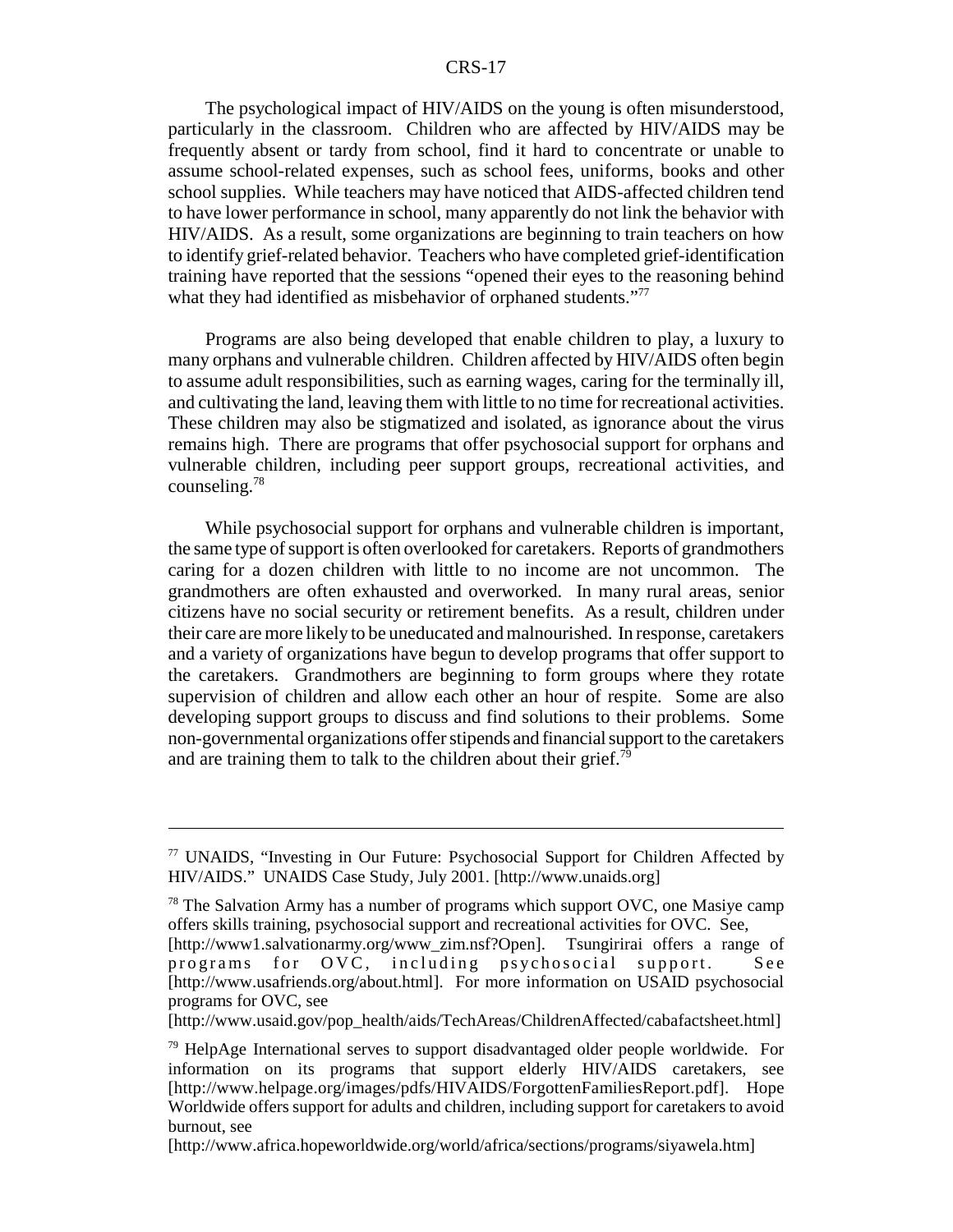## **Issues for Congress**

Most often when governments of industrialized countries consider strategies to address the needs of children affected by HIV/AIDS, they begin by examining their foreign aid programs. While foreign assistance programs are an important part of the effort, there are a wide range of other issues that are often overlooked. This section discusses a range of issues that impact efforts to help children affected by HIV/AIDS, including how "AIDS orphans" are defined, how U.S. foreign aid programs are implemented, and other related international initiatives.

## **Targeting Assistance**

Due to the high level of stigma still associated with HIV/AIDS, many who work in the development community avoid using the term "AIDS orphans". The term, some argue, only serves to further stigmatize and separate the children from the others in the community. Those who offer support to communities affected by HIV/AIDS have found that the early programs, which focused specifically on children whose parents died of AIDS, often missed other vulnerable children, such as those who are at high risk of becoming orphaned by AIDS (because their parents have HIV), those who live in households with children orphaned by AIDS, and those who may have been orphaned from other causes (like war or disease) are equally vulnerable. Additionally, in many communities it is often not known who has HIV/AIDS and who does not, due to struggling health care infrastructures and minimal HIV/AIDS testing. As a result, many of the assistance networks, including UNICEF, UNAIDS, and USAID, develop programs that serve the needs of the most vulnerable children in areas seriously affected by HIV/AIDS, many of whom are children orphaned by AIDS.

The approach of the assistance networks has posed challenges for the U.S. government, as they prefer not to create programs that exclusively serve children orphaned by HIV/AIDS, thereby differing from the congressional approach. For example, Congress recently passed an authorizing bill, PL. 108-25, which requires 10% of international HIV/AIDS funds to be reserved for children orphaned and made vulnerable by HIV/AIDS. PL 108-199, the FY 2004 Consolidated Appropriations, supports the language. USAID reportedly often faces challenges in allocating and tracking its funds used specifically for children orphaned or otherwise made vulnerable by  $HIV/ALDS$ <sup>80</sup>. In large part this is because organizations implementing programs (including USAID-supported programs) use an integrated approach to respond to the most vulnerable children where they work, rather than only those whose parents have received an HIV/AIDS diagnosis. USAID often combines funds from different accounts to address the sundry needs of orphans and vulnerable children, including Child Survival and Health Fund, (CSH), HIV/AIDS funds for orphans and vulnerable children, Title II Food for Peace funds, and basic education funds.

<sup>&</sup>lt;sup>80</sup> Interviews with USAID staff September 2003.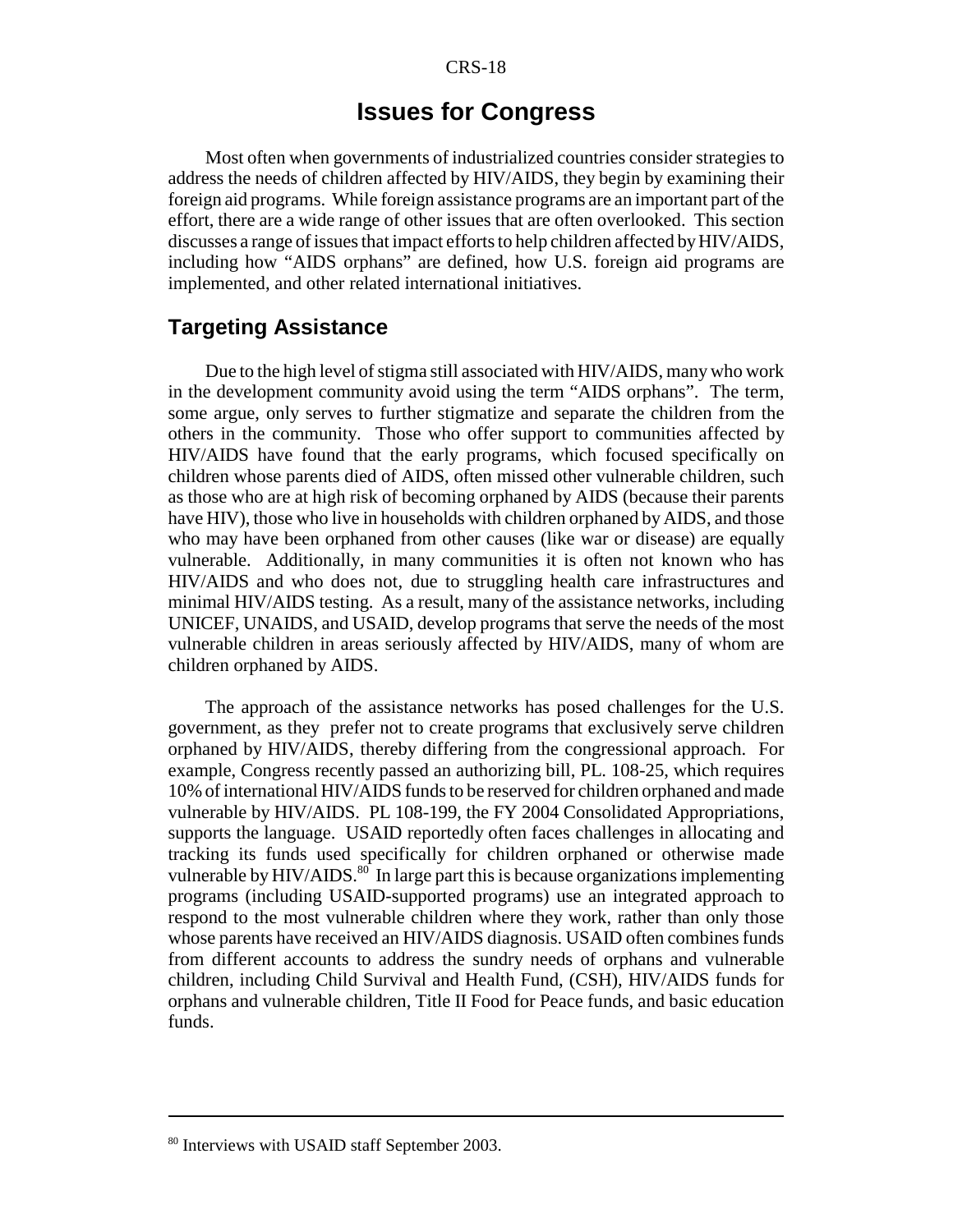## **Foreign Assistance**

**Education and Poverty Programs.** While funding for HIV/AIDS initiatives has dramatically increased in recent years, U.S. and international funding for other health programs, education and poverty-related programs have remained level and decreased in some cases. Critics argue that this minimizes the effectiveness of HIV/AIDS programs, as many of the issues are interrelated. During a congressional hearing on the U.S. foreign operations appropriations, USAID Administrator Andrew Natsios expressed concern that other programs such as agriculture, which are vital in countering poverty and supporting health programs, are being decreased.<sup>81</sup> UNICEF estimates that over the past decade international education aid has fallen by 30%. As a result, 65 million girls and 56 million boys did not attend school in 2002. The highest concentration of uneducated children resides in Africa, also home of the highest number of children orphaned by HIV/AIDS. In 2002, the number of African children unable to attend school reportedly rose to 45 million, up from 1990 levels of 41 million. $82$ 

**Collaboration.** Although there are many programs that address the various needs of orphans, as illustrated in this report, some argue that there is not enough collaboration among aid organizations on the ground. Some programs exclusively address the material needs of orphans, while others focus on their psychosocial needs, still others focus on empowering women and girls. Advocates argue programs could be more effective if there were greater collaboration in their planning and implementation. USAID recognizes that the needs of orphans and vulnerable children are complex. In response, USAID integrates various aspects of its development programs to meet the needs of these children, rather than implement a single program exclusively for them.

There has been an increasing amount of collaboration on the international level with USAID, UNICEF, UNAIDS, WHO, and the other international organizations that address the needs of orphans and vulnerable children. For example, the United Nations General Assembly Special Session (UNGASS) on HIV/AIDS developed a Declaration of Commitment on HIV/AIDS, to which the U.S. is a signatory .<sup>83</sup> Part of this commitment is that national policies would be developed by 2003 and implemented by 2005, to build and strengthen government, community and family capacity to support children affected by HIV/AIDS. At the regional level, there have been a number of meetings in Africa that brought delegations together to agree on a common set of actions and to measure progress towards them and the UNGASS goals. Additionally, in October 2003, a number of international NGOs, faith-based institutions, governments, and other organizations met and agreed on a global strategic framework for the protection, care and support of orphans and other children made vulnerable by HIV/AIDS at the first Global Partners Forum for Children

<sup>&</sup>lt;sup>81</sup> For further discussion on U.S. health programs funding trends see CRS Report RL31433, *U.S. Global Health Priorities: USAID's Global Health FY2003 Budget.*

<sup>82</sup> Donnelly, John, "Funding lack keeps millions out of school, UNICEF says." *Boston Globe*. December 12, 2003. [http://www.boston.com]

<sup>83</sup> UNGASS Declaration on HIV/AIDS can be downloaded from [http://www.unaids.org]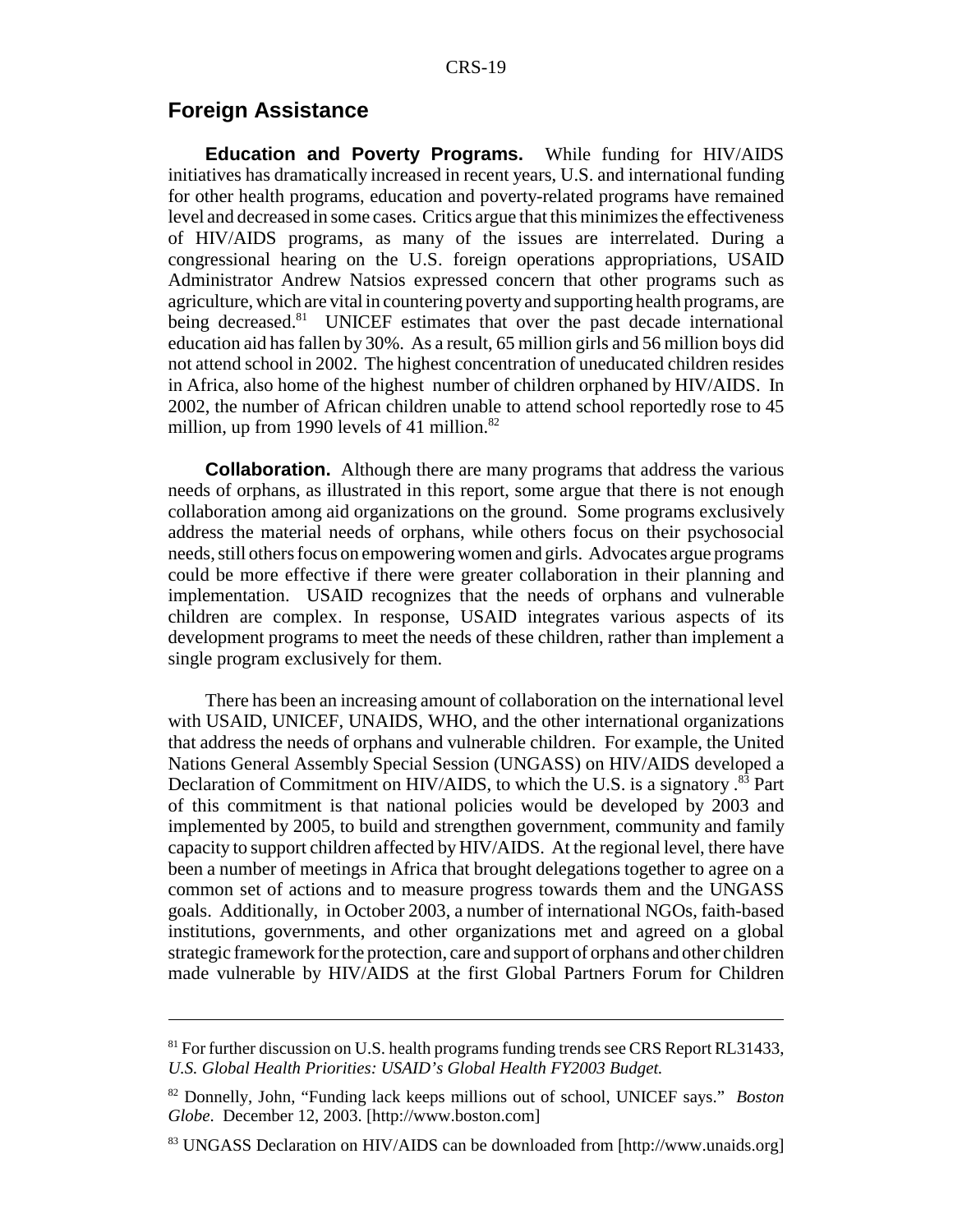Orphaned and Made Vulnerable by HIV/AIDS. This is a first step towards improving program effectiveness. However, collaboration efforts at the national and local level are often minimal or non-existent, critics say. As stated earlier, most of the needs of orphans and vulnerable children are met by their communities. Some argue that nongovernmental organizations (NGOs) that operate at the local level need greater support and must be included in planning and implementation efforts. Additionally, including local and national NGOs may promote ownership and strengthens local capacity.

Advocates for children affected by HIV/AIDS point out that efforts to respond to their needs are not commensurate to the scale of the problem. A number of options has been put forward to increase the resources for AIDS-affected children. Some observes advocate establishing a Czar for orphans and vulnerable children to oversee U.S. efforts and to galvanize the global effort. Other analysts propose creating a senior orphan and vulnerable children position within the AIDS Coordinator Office. Still some say that the programs that address the needs of children should be strengthened and better coordinated. Proponents of this position emphasize the importance of integrating the care, support, and treatment of HIVinfected children into HIV/AIDS treatment programs and those that prevent motherto-child HIV-transmission.

**The Global Fund to Fight AIDS, Tuberculosis, and Malaria.**84 The magnitude of the HIV/AIDS crisis in seriously affected countries are far too large, varied, and interrelated for any single body to address unilaterally and adequately. Those who believe that a productive response to this crisis requires greater cooperation point to the Global Fund as a model. The Global Fund has at all levels representatives from the public and private sectors. At the planning level, its board of directors is comprised of seven representatives from donor and developing countries, and a representative each from an industrialized country NGO, a developing country NGO, the private sector, and a contributing foundation. In the project design phase, the Country Coordinating Mechanism (CCM) or "national consensus group" develops project proposals. The CCMs in each country include representatives from the government, NGO community, private sector, people living with HIV/AIDS, tuberculosis and/or malaria, religious and faith-based groups, academics, and the United Nations agencies. The practice of including all stakeholders in the planning and implementation of projects increases their effectiveness and minimizes the likelihood of duplicating efforts, some claim.

Recently enacted legislation, PL. 108-25, which authorized \$5 billion for anti-HIV/AIDS initiatives, reserves \$1 billion for the Global Fund. Critics have stated that the United States should make greater contributions to the Global Fund arguing that it has the structure and capability to quickly use the money. Opponents of this

<sup>&</sup>lt;sup>84</sup> The Global Fund is a funding entity that partners governments, civil society, the private sector, and affected communities to fight three of the world's most devastating diseases, HIV/AIDS, tuberculosis, and malaria.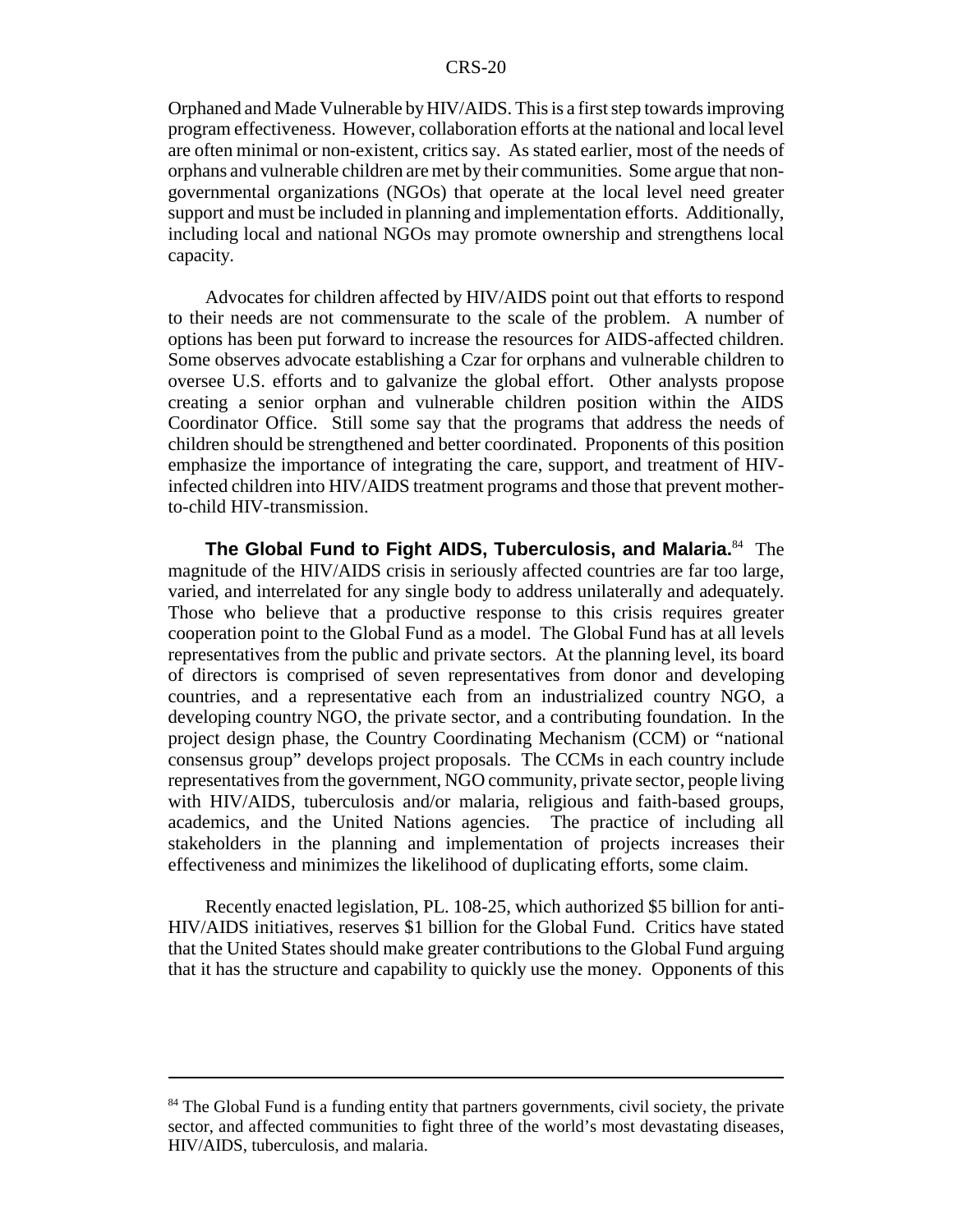idea question the absorptive capacity of the Global Fund, citing that it has only spent \$232 million of the \$2 billion approved for project proposals.<sup>85</sup>

**Anti-Retroviral Medication.** Advocates argue that if the most affected countries had greater access to anti-retroviral (ARV) medication there would be a decrease in the number of new orphans and other vulnerable children. Due to the cost and other factors, only 5% of those living with HIV/AIDS in developing countries have access to treatment, including anti-retroviral medication. According to UNAIDS, only 1% (about 50,000) of those with access to treatment live in sub-Saharan Africa, where 29.4 million people are currently living with the virus. Preventing mother-to-child HIV transmission (PMTCT) is a critical part to reducing the growing number of orphans and vulnerable children (OVC) in developing countries, particularly for countries with high seroprevalence rates among pregnant women, including Swaziland (39%), Botswana (32%), South Africa (24%), Kenya (22%), Namibia (18%), Zimbabwe (18%), and Malawi (18%).<sup>86</sup> Access to nevirapine, a relatively inexpensive single-dose drug that significantly reduces the HIV transmission rate from mother to child, is virtually non-existent in many developing countries. It has been estimated that 1,900 children are born with HIV every day in Africa alone.<sup>87</sup> Botswana, the first country in sub-Saharan Africa to develop a national anti-retroviral distribution program, is the only developing country where nevirapine is readily available. Although it has a national distribution plan, there are barriers to widespread use of nevirapine and ARVs, including stigma and capacity challenges. At the end of 2002, 34% of pregnant women had access to nevirapine in Botswana and 10,000 people were using ARVs.<sup>88</sup> The capacity challenges remain a significant challenge for countries that face the HIV/AIDS epidemic, as many of them, including Botswana have considerable shortages of health care workers. The President of Botswana, Festus Mogae, recently discussed this issue when he noted that Botswana struggles with "brain drain", as skilled health care professionals leave the government or country for more lucrative salaries.<sup>89</sup>

South Africa, a country that formerly rejected the widespread use of nevirapine or other ARV medication, became the second country in sub-Saharan Africa to develop a national anti-retroviral program. It announced in August 2003 that its

88 Kaiser Family Foundation, *"Financial Times Weekend Magazine Examines Botswana's Antiretroviral Drug Program."* October 14, 2003.

[http://www.kaisernetwork.org/daily\_reports/rep\_index.cfm?hint=1&DR\_ID=20321]

<sup>&</sup>lt;sup>85</sup> For more information on the Global Fund and its structure, see

 <sup>[</sup>http://www.theglobalfund.org] and CRS Report RL31712, *The Global Fund to Fight AIDS, Tuberculosis, and Malaria: Background and Current Issues.*

<sup>&</sup>lt;sup>86</sup> Figures in this paragraph were taken from the Joint United Nations Program on HIV/AIDS (UNAIDS), *Progress Report on the Global Response to the HIV/AIDS Epidemic, 2003,* and UNAIDS, *A joint response to HIV/AIDS*, 2003. [http://www.unaids.org]

<sup>87</sup> Dabis, François and Ehounou Renè Ekpini, "HIV/AIDS and maternal and child health in Africa." *The Lancet*: June 15, 2002, Volume 359, p. 2097. [http://www.thelancet.com]

<sup>89</sup> Kasier Family Foundation, *"Botswana Losing Skilled Workers for HIV/AIDS Programs to Non-governmental Groups, President Mogae Says."* November 13, 2003 [http://www.kaisernetwork.org/daily\_reports/rep\_index.cfm?hint=1&DR\_ID=20838]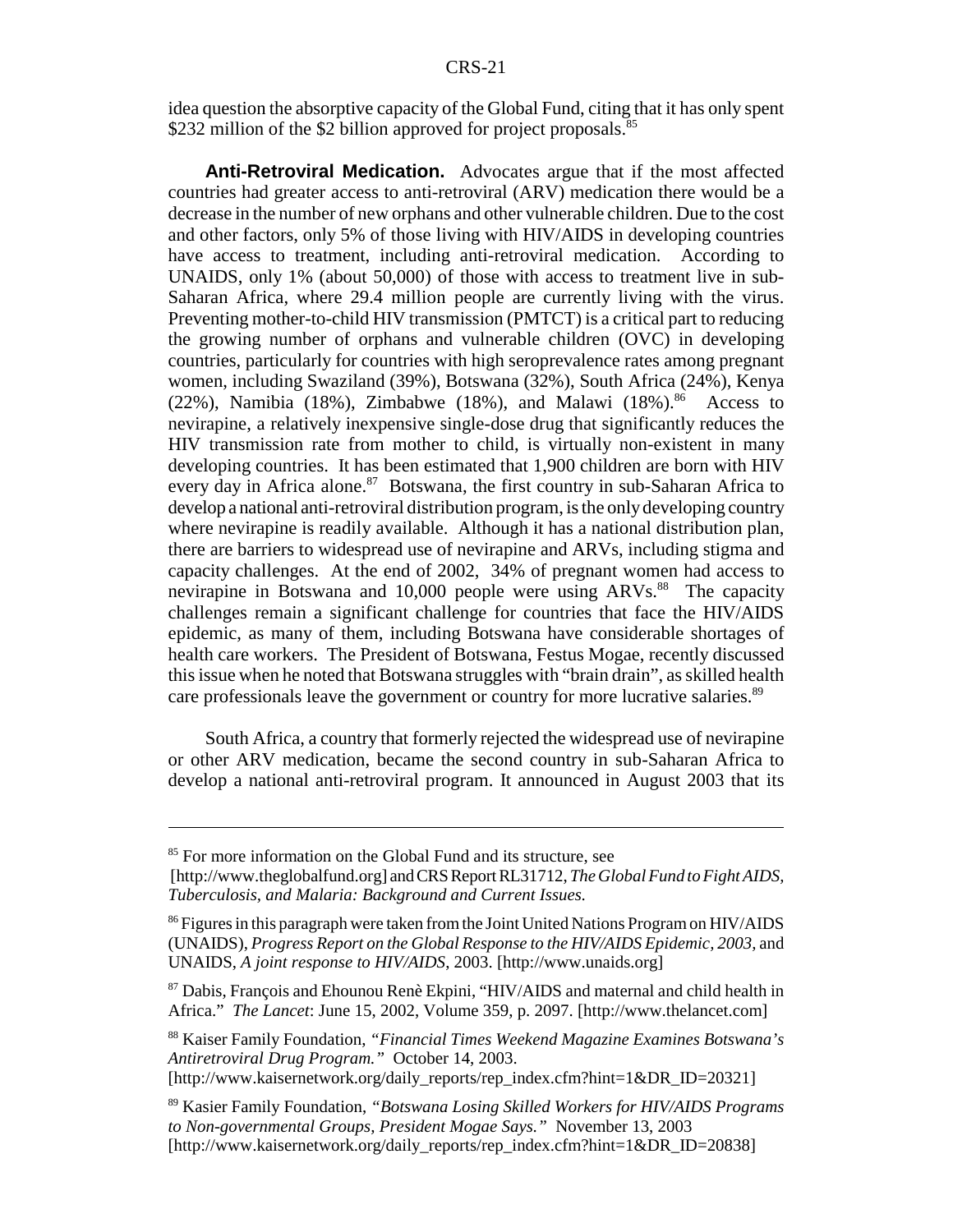health ministry would begin a national distribution program. Though the country already offered nevirapine in some areas to pregnant women and emergency AIDS medication to rape survivors, the country leadership came under heavy criticism for not developing an effective national ARV distribution plan. The announced plan seeks to establish a service point in each district within one year, and to make antiretroviral medication available to all South Africans and permanent residents at the municipal level within five years.<sup>90</sup>

Uganda became the third country in sub-Saharan Africa to develop a national anti-retroviral program. It announced in December 2003 that its health ministry in partnership with USAID would launch a three-year program to provide anti-retroviral medication throughout the country. Though Uganda has been hailed as an example of success for effectively bringing down its national seroprevalence rate, there are still more than one million people living with  $HIV/ALDS$  in the country,  $91$  and 884,000 children orphaned due to HIV/AIDS.<sup>92</sup>

The U.S. government has recently expanded its HIV/AIDS programs to include care and treatment to people living with HIV/AIDS. PL. 108-25, U.S. Leadership against HIV/AIDS, Tuberculosis and Malaria Act of 2003, authorizes the U.S. government to offer ARV to at least 500,000 individuals by the end of 2004, and up to 2,000,000 by the end of 2006. This effort will complement the World Health Organization's (WHO) "3 by 5" Initiative, a program that aims to treat 3,000,000 people by the end of 2005.<sup>93</sup>

## **Other Tools**

**Debt Relief.** Some argue that the huge debt burden of developing countries, particularly those severely affected by HIV/AIDS, hinders their ability to develop an effective response to HIV/AIDS. Proponents of heavier debt relief argue that many countries, including those receiving debt relief, spend more money on debt payments than on social services. This money, they argue, could be used on other programs that are effective in combating the virus, such as supporting education and health infrastructures. <sup>94</sup> Oxfam estimates that of the 26 countries participating in the Highly Indebted Poor Countries (HIPC) Initiative, half are still spending 15% or more of government revenues on debt repayments. For example, Zambia is spending 30%

 $90$  For a copy of South Africa's national ARV plan, see [http://www.gov.za/reports/2003/aidsplan/report.pdf]

 $91$  U.N. Office for the Coordination of Humanitarian Affairs, "Uganda: Programme launched to boost ARV treatment capacity." December 29, 2003. [http://www.irinnews.org]

<sup>92</sup> UNAIDS, UNICEF, USAID Join Report, "Children on the Brink 2002: A Joint Report on Orphan Estimates and Program Strategies." November 2002. [http://www.unaids.org]

 $93$  For more on WHO's "3 by 5" campaign, see [http://http://www.who.int/3by5/en/]

<sup>94</sup> Clark, Marie, "Debt Relief Will Spur AIDS Plans." *The Philadelphia Inquirer*, May 30, 2003. [http://www.philly.com/mld/inquirer/news/editorial/5972760.htm].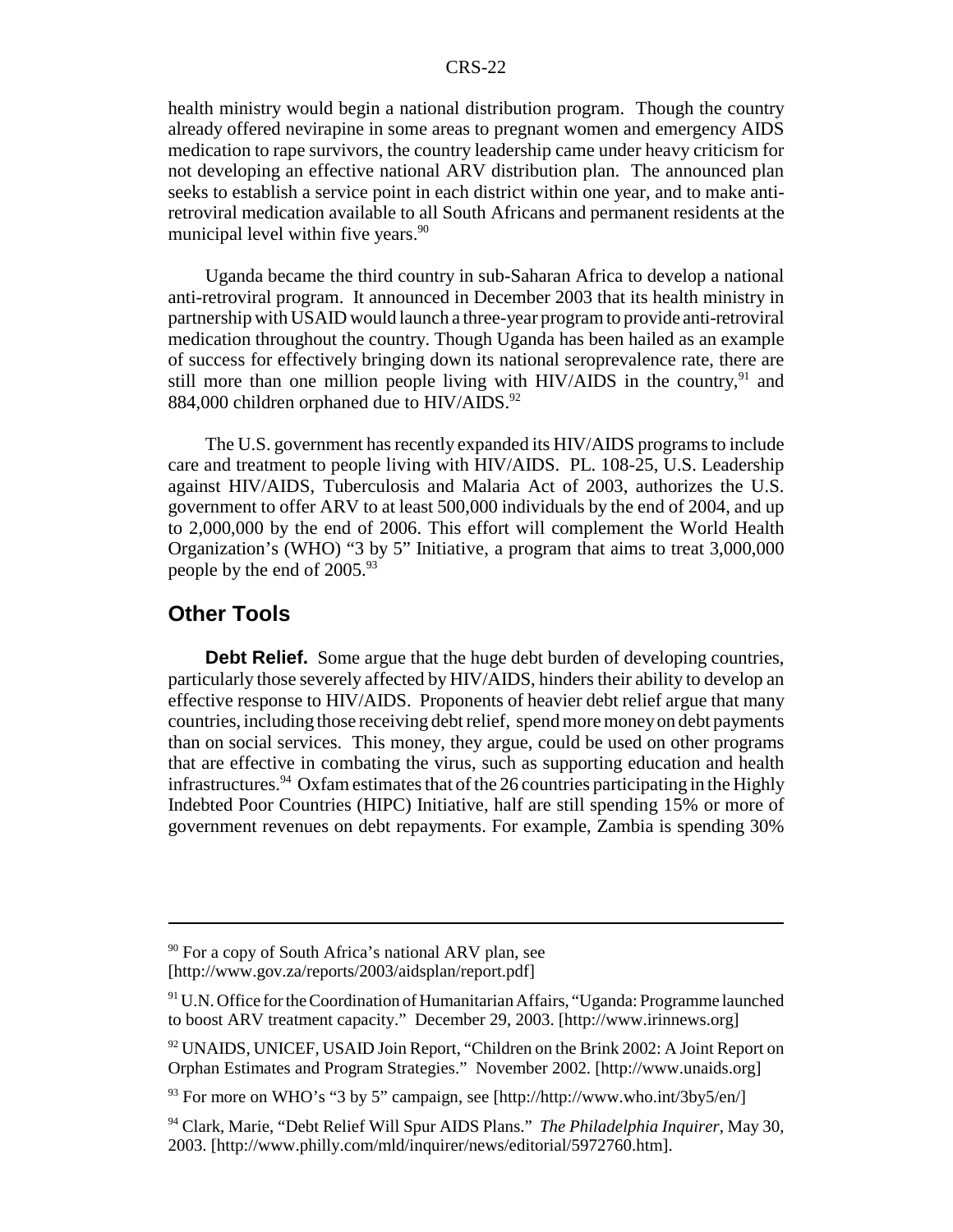more on debt repayment than on health.<sup>95</sup> Furthermore, HIV/AIDS is sinking these countries deeper into poverty, making the debt repayments increasingly harder to pay.

There has been some congressional action on this issue in the  $107<sup>th</sup>$  and  $108<sup>th</sup>$ Congresses. H.R. 1567, "Debt Cancellation for HIV/AIDS Response Act" in the 107<sup>th</sup> Congress, and in the 108<sup>th</sup> Congress, H.R. 643, "To Urge Reforms of the Enhanced Highly Indebted Poor Countries (HIPC) Initiative" and H.R. 1376 "To Improve the HIPC Initiative", would expand debt relief efforts to countries heavily affected by HIV/AIDS. Some are concerned that debt reduction initiatives can be abused, and corruption will undermine debt reduction strategies. Furthermore, it has been argued that it is not debt repayments that are sinking these countries deeper into poverty but the lack of strong revenue sources. If some of these countries would revise their economic and social policies there would be less of a need for debt relief, critics say. In an effort to limit the corruption and careless use of debt relief, international institutions, such as the World Bank and UNAIDS, are working with countries to develop effective, transparent plans to incorporate HIV/AIDS efforts into debt reduction strategies.<sup>96</sup>

**Agricultural Subsidies.** Countries heavily affected by HIV/AIDS need increased revenue to support crumbling health and education infrastructures, offer HIV/AIDS treatment, and develop comprehensive HIV/AIDS programs. For example, UNICEF recently reported that Kenya would need \$70 million per year to support 1.2 million Kenyan children affected by  $HIV/ALDS$ .<sup>97</sup>

Some argue that agricultural subsidies hinder the economic growth of countries like Kenya that are affected by HIV/AIDS, and consequently their ability to combat the epidemic. It is estimated that in 70% of developing countries agriculture is the main source of revenue for families, as well as the national economy.<sup>98</sup> However, some have said that agricultural subsidies prevent farmers in agriculture-based economies from exporting their products to global markets, because their unsubsidized prices are higher than the below-market prices of subsidized agricultural goods. The World Bank recently reported that agricultural subsidies in industrialized countries total \$311 billion a year, with sugar subsidies that are nearly

96 UNAIDS, "AIDS, Poverty Reduction, and Debt Relief". 2001. http://www.unaids.org/publications/documents/economics/agriculture/JC536-Toolkit-E.pdf World Bank, "AIDS, Poverty Reduction, and Debt Relief". 2001. [http://www.worldbank.org/afr/hd/wps/poverty\_reduction.pdf]

[http://www.kaisernetwork.org/daily\_reports/rep\_index.cfm?hint=1&DR\_ID=18590]

<sup>&</sup>lt;sup>95</sup> Oxfam, "Debt Relief and the HIV/AIDS Crisis in Africa: Does the Heavily Indebted Poor Countries (HIPC) Initiative go far enough?"

<sup>[</sup>http://www.oxfam.org/eng/pdfs/pp0206\_no25\_debt\_relief\_and\_the\_HIV\_crisis.pdf ]

 $97$  Kaiser Family Foundation, "Kenya Needs \$70M Annually to Assist Children Affected by HIV/AIDS, UNICEF Says." July 2, 2003.

<sup>98</sup> National Center for Policy Analysis, "Phasing Out Agricultural Subsidies." *Daily Policy Digest*, September 29, 2003. [http://www.ncpa.org/iss/bud/2003/pd092903c.html]